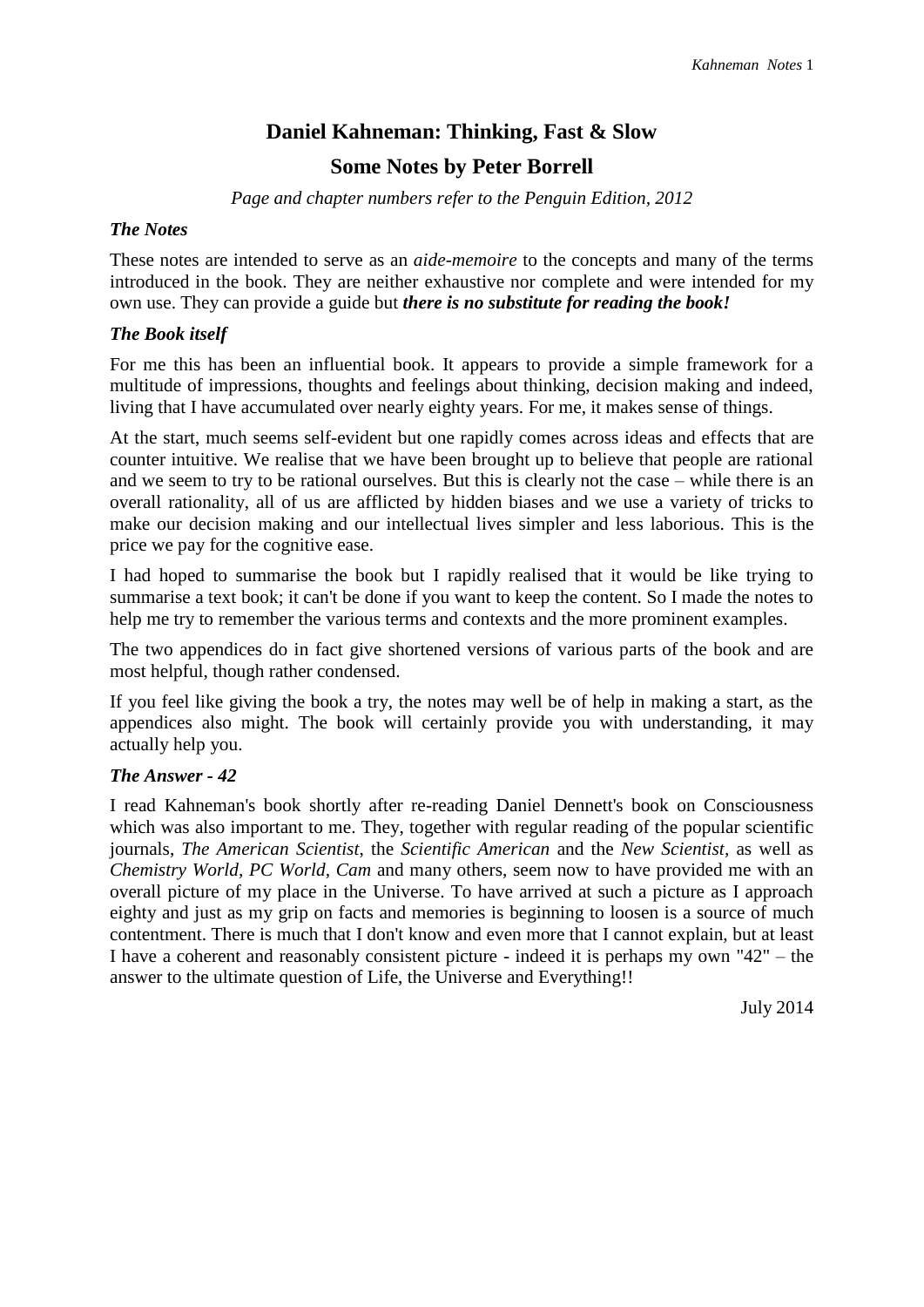|                 | Kahneman believes we have two systems for thinking                                                                    |     |  |  |  |  |
|-----------------|-----------------------------------------------------------------------------------------------------------------------|-----|--|--|--|--|
| Chap 1          | System 1 is fast<br>p20                                                                                               |     |  |  |  |  |
|                 | System 2 is slow                                                                                                      |     |  |  |  |  |
|                 | <b>The fast system, S1, appears to be in continuous operation, reacting to and</b>                                    |     |  |  |  |  |
|                 | responding to inputs as they occur providing you with immediate responses                                             |     |  |  |  |  |
|                 | and interpretations to events and ideas, with no sense of voluntary control.                                          |     |  |  |  |  |
|                 | It is almost automatic in operation drawing on the current situation and a                                            |     |  |  |  |  |
|                 | range of memories, probably extensive but far from complete. It provides                                              |     |  |  |  |  |
|                 | one with stories to interpret current happenings immediately; however it                                              |     |  |  |  |  |
|                 | doesn't try to provide a comprehensive account.                                                                       |     |  |  |  |  |
| Ch <sub>1</sub> | System 1 – Examples of automatic activities attributed to S1                                                          | p21 |  |  |  |  |
|                 | Detect than one object is more distant than another<br>$\bullet$                                                      |     |  |  |  |  |
|                 | Orient to the source of a sudden sound                                                                                |     |  |  |  |  |
|                 | Complete the phrase "bread and "<br>$\bullet$                                                                         |     |  |  |  |  |
|                 | Make a disgust face when shown a horrible picture<br>$\bullet$                                                        |     |  |  |  |  |
|                 | Detect hostility in a voice                                                                                           |     |  |  |  |  |
|                 | Answer: $2 + 2 = ?$                                                                                                   |     |  |  |  |  |
|                 | Read words on large billboards<br>$\bullet$                                                                           |     |  |  |  |  |
|                 | Drive a car on an empty road                                                                                          |     |  |  |  |  |
|                 | Find a strong move in chess (if you are a master!)                                                                    |     |  |  |  |  |
|                 | Understand simple sentences<br>$\bullet$                                                                              |     |  |  |  |  |
|                 | Recognise that a "meek and tidy soul with a passion for detail"<br>$\bullet$<br>resembles an occupational stereotype. |     |  |  |  |  |
|                 | See also the Table of S1 characteristics on p105.                                                                     |     |  |  |  |  |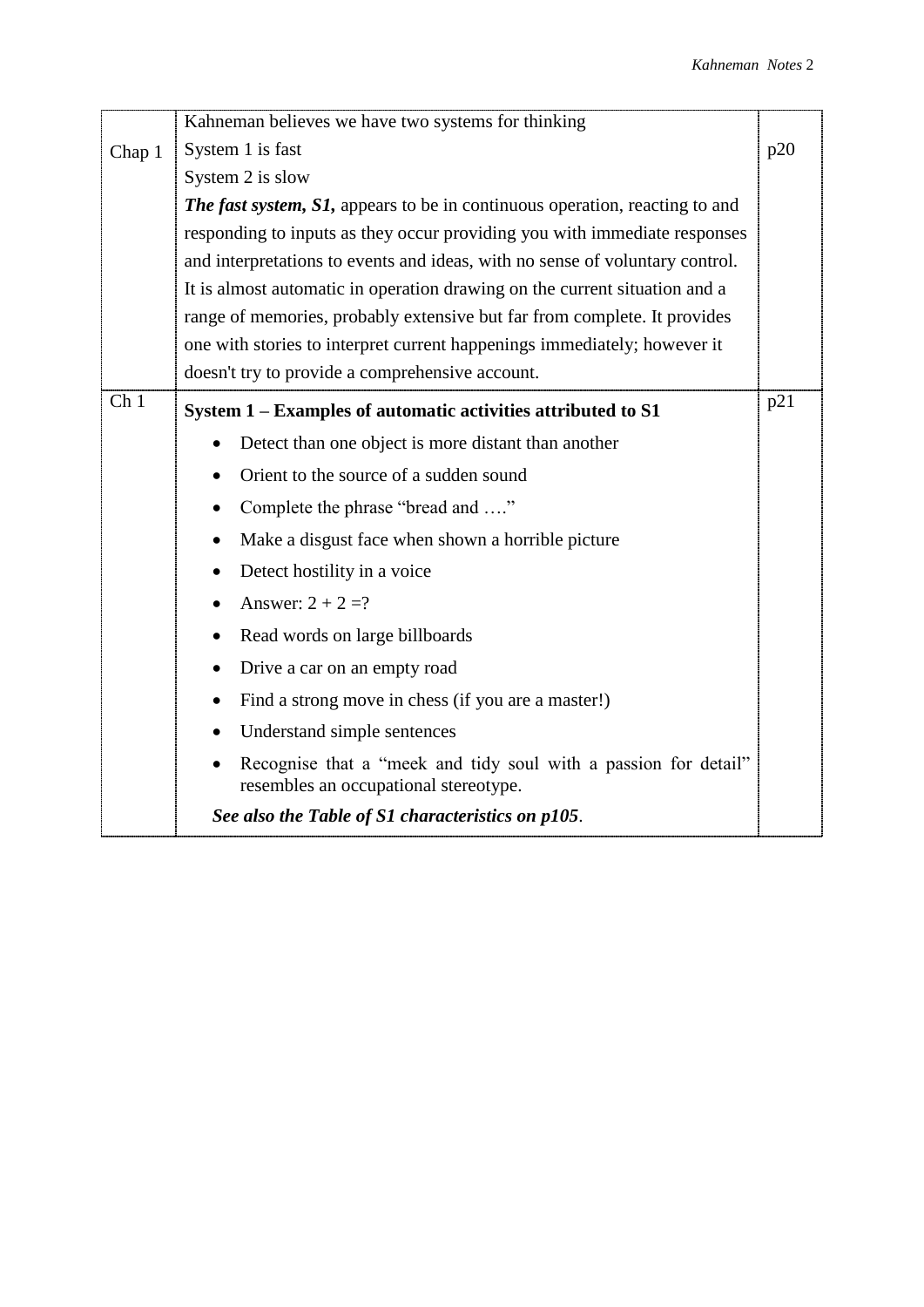| Ch <sub>1</sub> | <b>The slow system, 2,</b> is the conscious system employed to think about things                                                                                                                                                                                                                                                                                           | p21 |
|-----------------|-----------------------------------------------------------------------------------------------------------------------------------------------------------------------------------------------------------------------------------------------------------------------------------------------------------------------------------------------------------------------------|-----|
|                 | and the system which many of us believe is our "real" self                                                                                                                                                                                                                                                                                                                  |     |
|                 | S2 thinks for itself, allocates attention to effortful mental activities, reviews<br>and modifies the ideas thrown up by the initial responses of S1 and with<br>time draws on a more extensive memory than S1. However it has to work<br>(physically) harder and is inclined to be lazy, simply accepting the<br>responses provided by $S1$ . (physical $&$ mental effort) |     |
| Ch <sub>1</sub> | System 2 – Examples of activities attributed to S2                                                                                                                                                                                                                                                                                                                          | p22 |
|                 | Brace for the starter gun in a race                                                                                                                                                                                                                                                                                                                                         |     |
|                 | Focus attention on the clowns at a circus                                                                                                                                                                                                                                                                                                                                   |     |
|                 | Focus on the voice of a person in a crowded noisy room                                                                                                                                                                                                                                                                                                                      |     |
|                 | Look for a woman with white hair                                                                                                                                                                                                                                                                                                                                            |     |
|                 | Answer: $17 * 24 = ?$                                                                                                                                                                                                                                                                                                                                                       |     |
|                 | Search your memory to identify a surprising sound                                                                                                                                                                                                                                                                                                                           |     |
|                 | Walk faster than your natural pace (***physical & mental effort)                                                                                                                                                                                                                                                                                                            |     |
|                 | Monitor the appropriateness of your behavior in a social situation                                                                                                                                                                                                                                                                                                          |     |
|                 | Count the occurrences of the letter $a$ in a page of text                                                                                                                                                                                                                                                                                                                   |     |
|                 | Tell someone your phone number                                                                                                                                                                                                                                                                                                                                              |     |
|                 | Park in a narrow space (probably S1 for a garage attendant)                                                                                                                                                                                                                                                                                                                 |     |
|                 | Compare two washing machines for overall value                                                                                                                                                                                                                                                                                                                              |     |
|                 | Fill in an income tax form                                                                                                                                                                                                                                                                                                                                                  |     |
|                 | Check the validity of a complex logical argument.                                                                                                                                                                                                                                                                                                                           |     |
|                 | (in all S2 activities you must pay attention)                                                                                                                                                                                                                                                                                                                               |     |
|                 |                                                                                                                                                                                                                                                                                                                                                                             |     |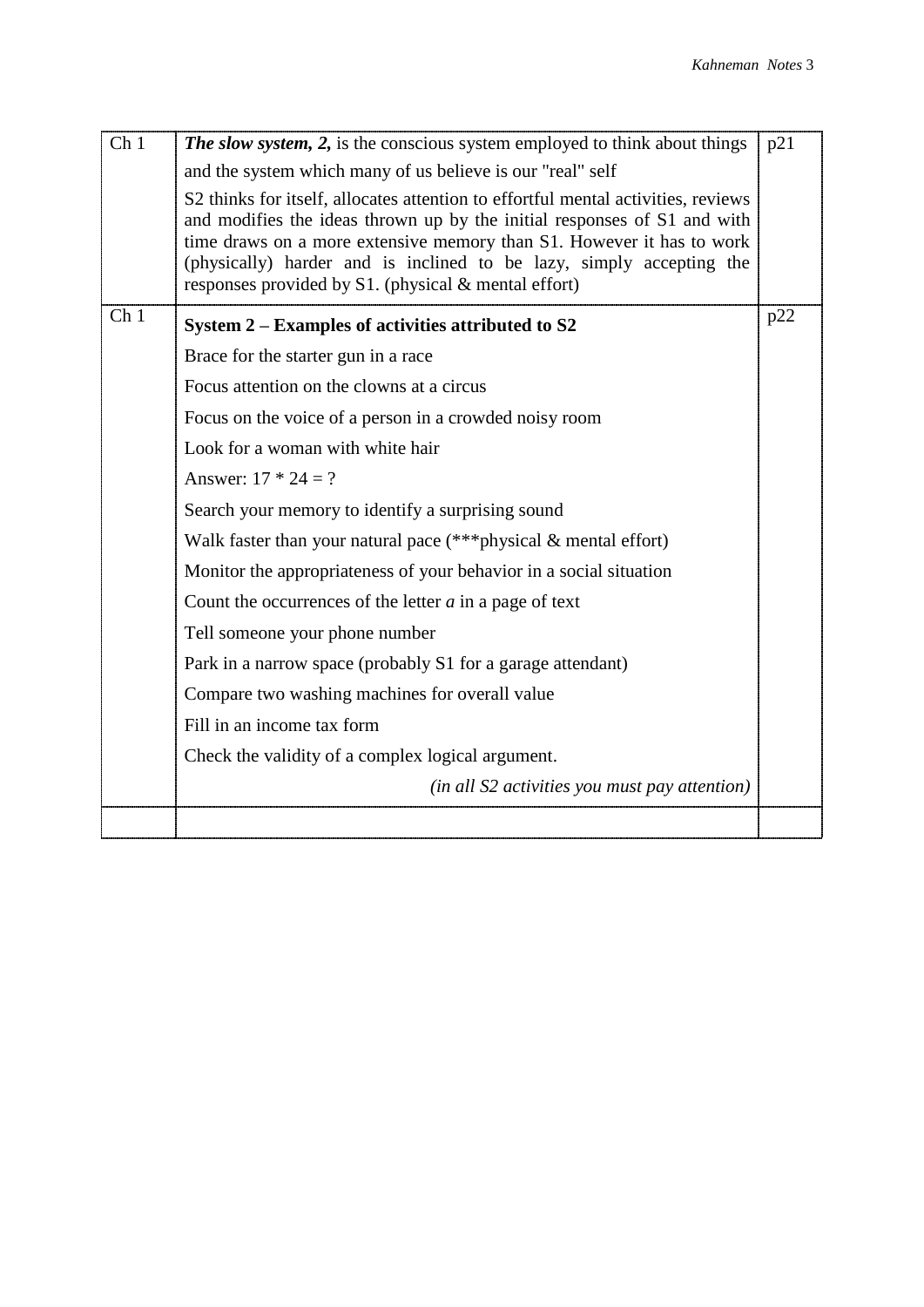|       | <b>Influential Biases in S1</b>                                                                             |    |
|-------|-------------------------------------------------------------------------------------------------------------|----|
| Ch.2  | Attention and Effort                                                                                        | 31 |
|       | Mental & physical effort, pupil dilation with S2. Least effort (rely on S1)<br>not noticing gorilla example |    |
| Ch.3  | The Lazy Controller                                                                                         | 39 |
|       | The busy & depleted system, Lazy System 2, intelligence, control and<br>rationality                         |    |
| Ch.4  | The Associative Machine                                                                                     | 50 |
|       | Priming                                                                                                     |    |
|       | Words, concepts, numbers can prime S1 for what follows. The Florida<br>effect; you have to believe (57)     |    |
| Ch. 5 | <b>Cognitive Ease</b>                                                                                       | 59 |
|       | Easy: no threats, no major news, no need to re-direct attention or<br>effort.                               |    |
|       | Strained: problem exists which will require mobilization of S2.                                             |    |
|       | Illusions: not only optical but memory and thinking                                                         |    |
|       | Memory: introduced names easier to see!                                                                     |    |
|       | Truth: familiarity produce by S1 is often accepted by S2.                                                   |    |
|       | Repetition produces cognitive ease and familiarity                                                          |    |
|       | Good mood, intuition, creativity, gullibility and increased reliance on S1<br>form a cluster.               |    |
| Ch.6  | Norms Surprises and Causes                                                                                  | 71 |
|       | A capacity for surprise is an essential aspect of our mental life.                                          |    |
|       | Surprising events can rapidly become the norm.                                                              |    |
|       | Communication is simplified because we share so many norms.                                                 |    |
|       | Seeing causes and intentions                                                                                |    |
|       | We see causality just as directly as we see colour.                                                         |    |
|       | Causal intuitions are prominent in our thinking.                                                            |    |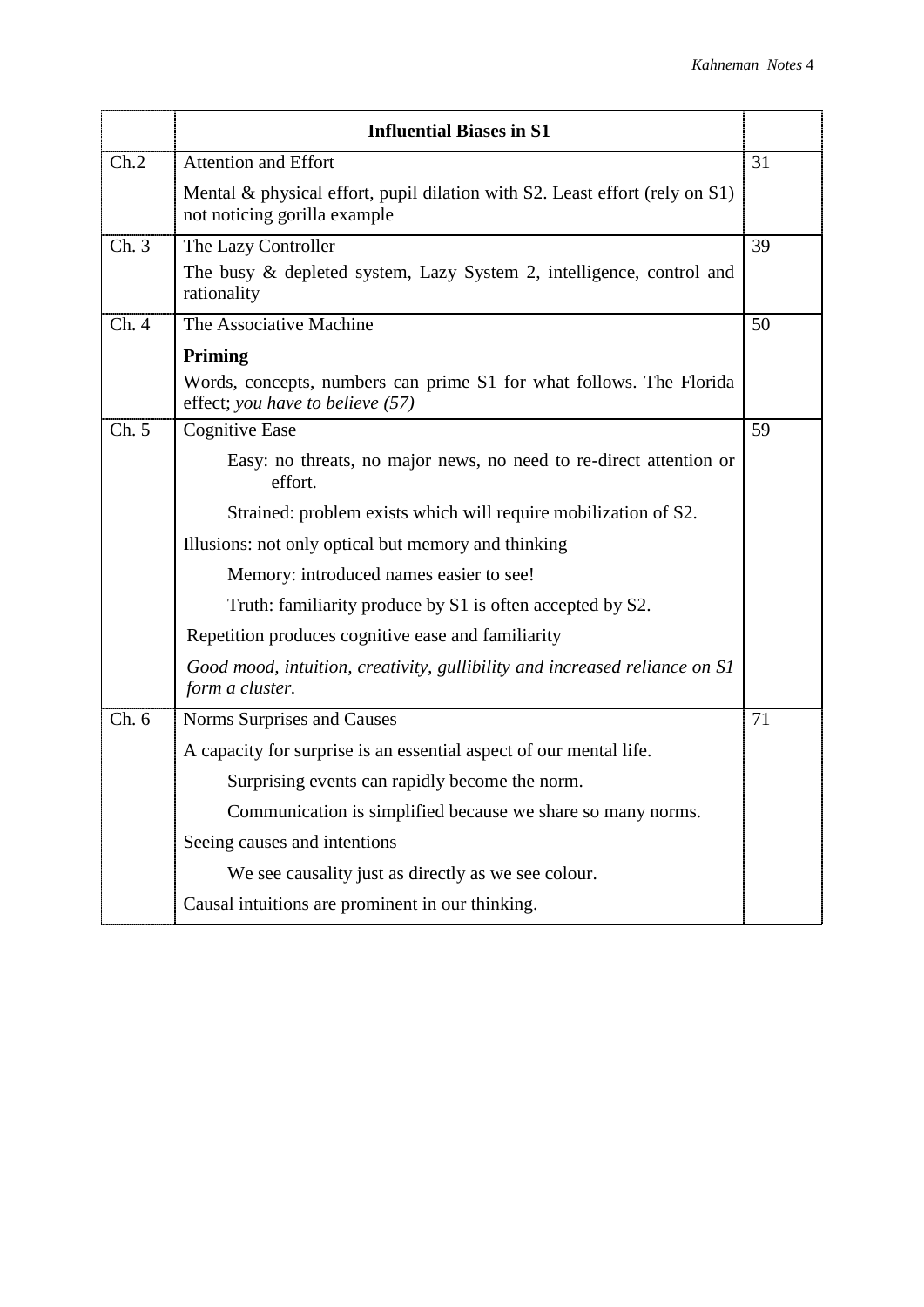| Ch.7  | A Machine for Jumping to Conclusions                                                                                                                                                                                  | 79 |
|-------|-----------------------------------------------------------------------------------------------------------------------------------------------------------------------------------------------------------------------|----|
|       | <i>Jumping to conclusions is efficient</i> , if the conclusions are likely to be<br>correct and the cost of an occasional mistake is acceptable. It is risky in<br>an unfamiliar situation where the stakes are high. |    |
|       | A bias to believe and confirm.                                                                                                                                                                                        |    |
|       | S1 is gullible and biased to believe. S2 is in charge of doubting and<br>believing.                                                                                                                                   |    |
|       | When S2 is otherwise engaged, we will believe almost anything.                                                                                                                                                        |    |
|       | <b>Exaggerated Emotional Coherence (The Halo Effect)</b>                                                                                                                                                              |    |
|       | Attributing favourable traits to some one pleasant met for the first<br>time (or vice versa)                                                                                                                          |    |
|       | <b>Marking essays</b> ; for a single student: order of marking two essays.                                                                                                                                            |    |
|       | <b>De-correlate error to reduce bias (independent judgements).</b>                                                                                                                                                    |    |
|       | <b>WYSIATI</b> – What you see is all there is.                                                                                                                                                                        |    |
|       | Success for S1 is the coherence of the story it manages to create; the<br>amount and quality of the data are largely irrelevant. When<br>information is scarce, S1 is a machine for jumping to<br>conclusions.        |    |
|       | WYSIATI facilitates the achievement of coherence and cognitive<br>ease that causes acceptance of a statement as true.                                                                                                 |    |
|       | WYSIATI is the source of the following biases.                                                                                                                                                                        |    |
|       | Overconfidence (neglecting to find critical evidence)                                                                                                                                                                 |    |
|       | Framing effects (90% fat-free or 10% fat)                                                                                                                                                                             |    |
|       | Base rate neglect (neglecting statistical background)                                                                                                                                                                 |    |
| Ch. 8 | <b>How Judgments Happen</b>                                                                                                                                                                                           | 89 |
|       | Basic Assessments: facial features indicative of character and<br>suitability.                                                                                                                                        |    |
|       | Intensity matching. (sound loudness and crime severity)                                                                                                                                                               |    |
|       | The mental shotgun                                                                                                                                                                                                    |    |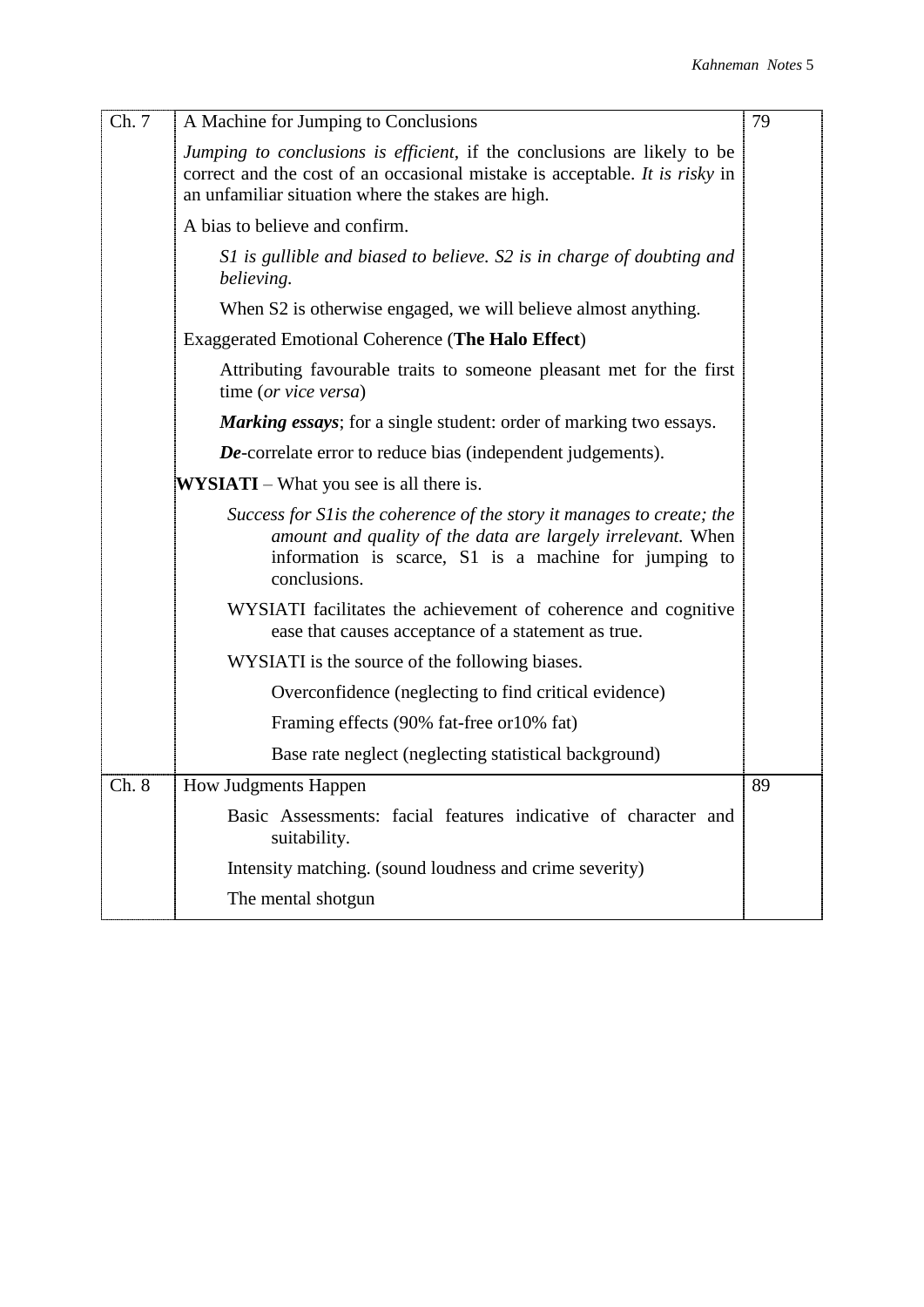| Ch.9 | Answering an Easier Question                                                                                                                                                                                                                                                                                                                                                               | 97  |
|------|--------------------------------------------------------------------------------------------------------------------------------------------------------------------------------------------------------------------------------------------------------------------------------------------------------------------------------------------------------------------------------------------|-----|
|      | Substituting questions: replacing target by an easier heuristic<br>question. An heuristic is a simple<br>$100 -$<br>THINKING, FAST AND SLOW<br>procedure that helps you to find<br>THE 3-D HEURISTIC<br>adequate though often imperfect<br>Have a look at the picture of the three men and answer the question<br>follows<br>answers to difficult questions.<br>Target: How much would you |     |
|      | contribute to save an endangered<br>species?<br><i>Heuristic</i> : How much emotion do<br>I feel when I think of dying<br>dolphins?                                                                                                                                                                                                                                                        |     |
|      | $3-D$<br><b>Heuristic:</b> optical<br>illusion.<br>Figure<br>Automatic. Aware but cannot correct.<br>ited on the page, is the figure on the right larger than the                                                                                                                                                                                                                          |     |
|      | Heuristic<br>for<br>Mood<br>happiness:<br>question order in happiness and dating questions.                                                                                                                                                                                                                                                                                                |     |
|      | Affect Heuristic: letting one's likes and dislikes determine one's<br>beliefs                                                                                                                                                                                                                                                                                                              |     |
|      | S2 is able to resist the suggestions of S1 but, in the context of<br>attitudes, S2 often acts as an apologist for the emotions of S1. The<br>active coherent-seeking S1 suggests solutions to an undemanding<br>$S2$ .                                                                                                                                                                     |     |
|      | <b>Characteristics of S1 (table)</b>                                                                                                                                                                                                                                                                                                                                                       | 105 |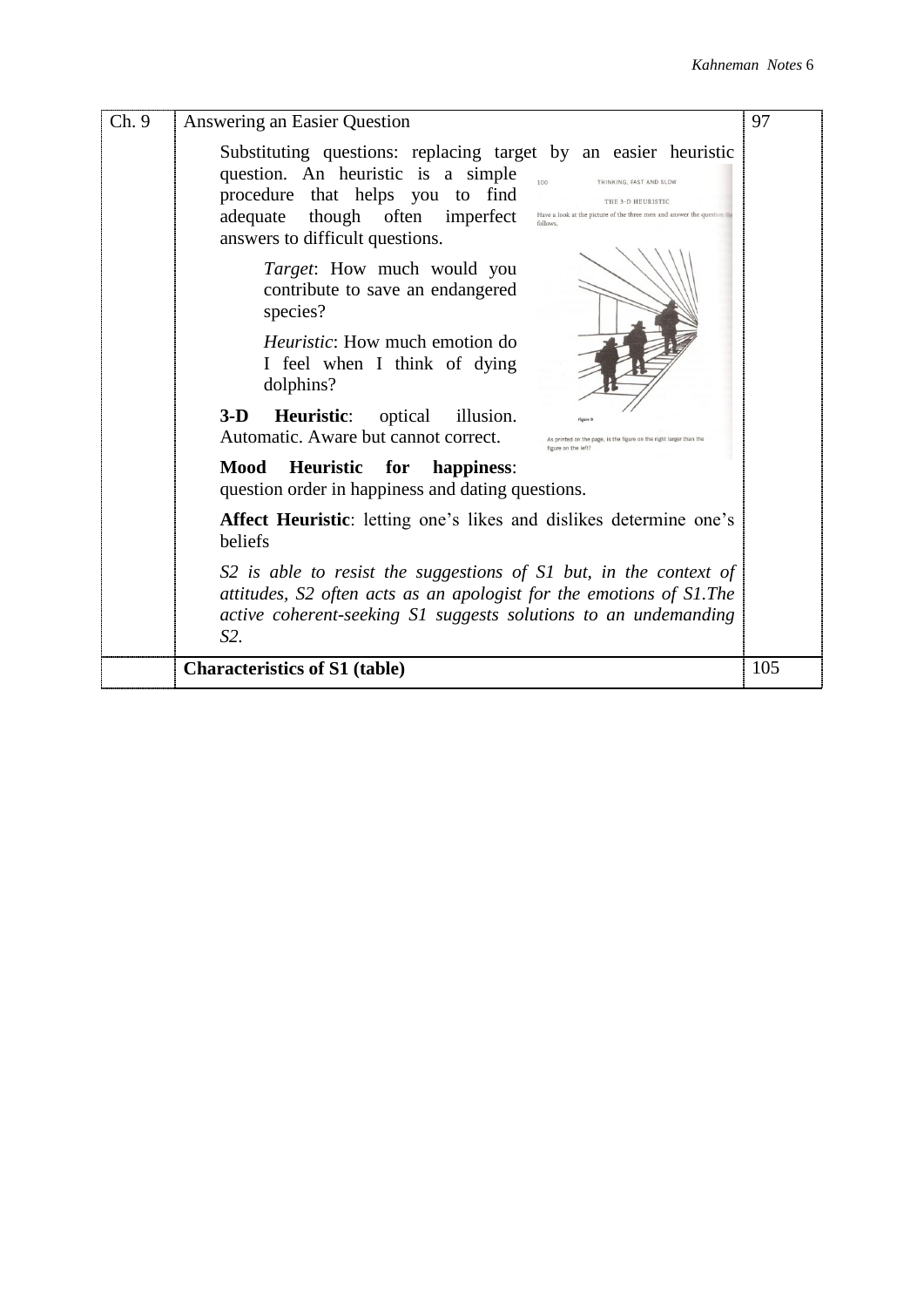|        | <b>Part II Heuristics and Biases</b>                                                                                                                                                                                                                                                                                                                                                                       | 107 |
|--------|------------------------------------------------------------------------------------------------------------------------------------------------------------------------------------------------------------------------------------------------------------------------------------------------------------------------------------------------------------------------------------------------------------|-----|
| Ch. 10 | <b>The Law of Small Numbers</b>                                                                                                                                                                                                                                                                                                                                                                            | 109 |
|        | "The law of large numbers applies to small numbers as well."                                                                                                                                                                                                                                                                                                                                               |     |
|        | Kidney Cancer lowest in US counties which are rural, sparsely<br>populated and situated in the predominantly republican states<br>of the Midwest and south.                                                                                                                                                                                                                                                |     |
|        | S1 is not prone to doubt; S2 can encompass doubt but it is easier to<br>slide into certainty.                                                                                                                                                                                                                                                                                                              |     |
|        | Cause and Chance.                                                                                                                                                                                                                                                                                                                                                                                          |     |
|        | We are pattern seekers, believers in a coherent world, and<br>regularities appear by causality or intention.                                                                                                                                                                                                                                                                                               |     |
|        | Gates Foundation's misplaced support of small schools.                                                                                                                                                                                                                                                                                                                                                     |     |
| Ch. 11 | <b>Anchors</b>                                                                                                                                                                                                                                                                                                                                                                                             | 119 |
|        | Estimates of numbers and quantities are strongly influenced by receiving<br>a previous number which acts as an anchor.                                                                                                                                                                                                                                                                                     |     |
|        | The anchor may be quite unrelated to the estimate in question.                                                                                                                                                                                                                                                                                                                                             |     |
|        | Anchors can be useful; they can act as primers. They can be abused<br>(e.g. in advertising).                                                                                                                                                                                                                                                                                                               |     |
|        | Redwood Tree heights in feet: 1200 (est. 844); 180 (est. 282)                                                                                                                                                                                                                                                                                                                                              |     |
|        | Capping injury damages – limits enormous damages – increases<br>smaller sums.                                                                                                                                                                                                                                                                                                                              |     |
|        | S2 can counteract the anchor effect, but it often works on anchored data<br>provided by S1. Thus Anchoring effects are threatening in the same way<br>as priming: you may be aware of the anchor and even pay attention to it,<br>but you do NOT know how it constrains and guides your thinking, because<br>you cannot imagine what you would have thought if the anchor had been<br>different or absent. |     |
| Ch. 12 | The Science of Availability                                                                                                                                                                                                                                                                                                                                                                                | 129 |
|        | The availability heuristic. To estimate the frequency of an event or the<br>size of a category, one actually reports on the ease of retrieval of<br>examples from one's memory                                                                                                                                                                                                                             |     |
|        | Air crashes, celebrity divorces, personal experiences.                                                                                                                                                                                                                                                                                                                                                     |     |
|        | Risk perception?                                                                                                                                                                                                                                                                                                                                                                                           |     |
| Ch. 13 | Availability, Emotion and Risk                                                                                                                                                                                                                                                                                                                                                                             | 137 |
|        | Availability and Affect                                                                                                                                                                                                                                                                                                                                                                                    |     |
|        | The Public and Experts                                                                                                                                                                                                                                                                                                                                                                                     |     |
|        | The availability cascade: inflation of the importance of small events<br>(hard cases make bad law?)                                                                                                                                                                                                                                                                                                        |     |
|        | Examples of poor medical risk assessments on p138                                                                                                                                                                                                                                                                                                                                                          |     |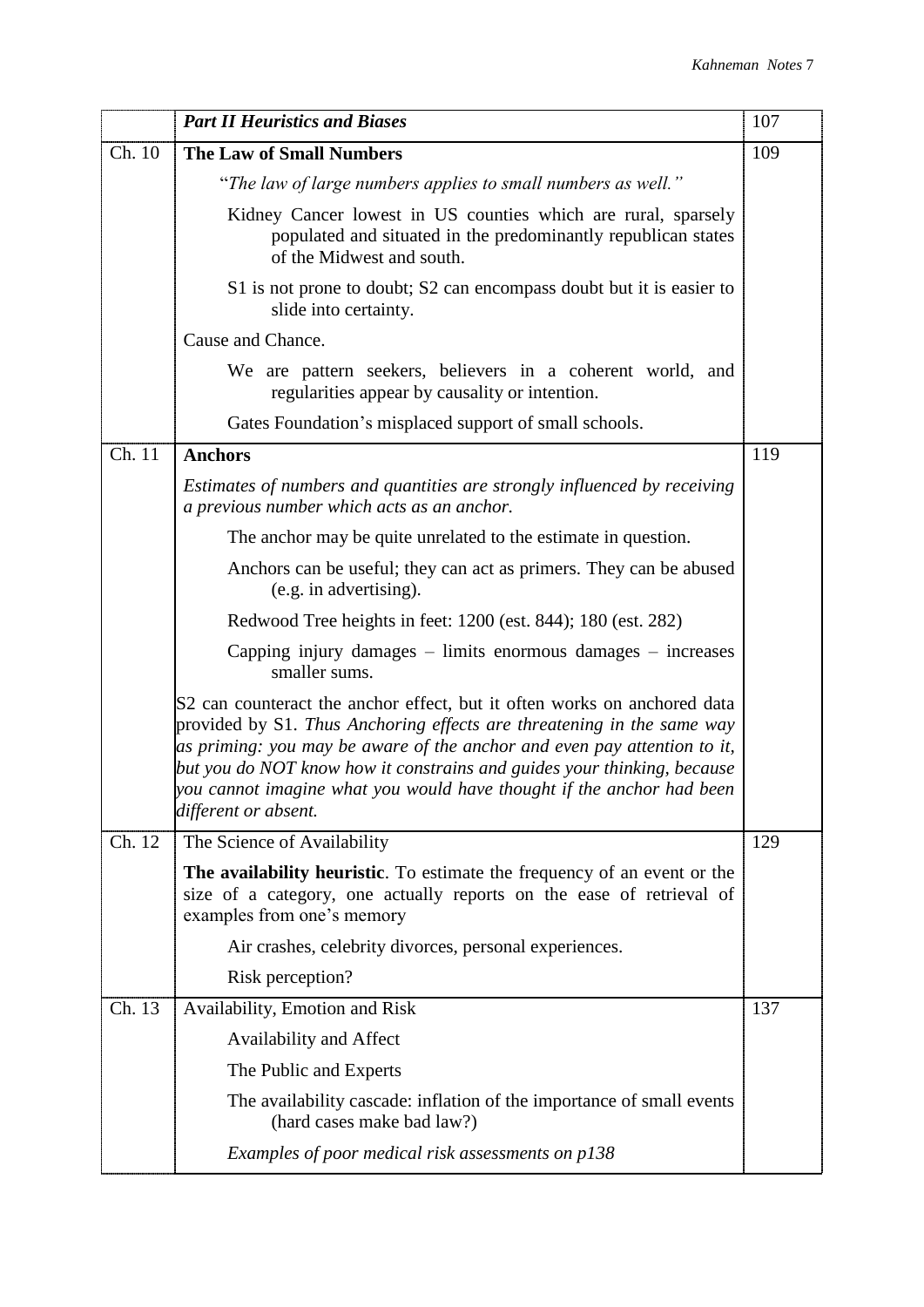| Ch. 14 | Tom W's Specialty                                                                                                                                                                                                                                                                        | 146 |
|--------|------------------------------------------------------------------------------------------------------------------------------------------------------------------------------------------------------------------------------------------------------------------------------------------|-----|
|        | The Sins of Representativeness                                                                                                                                                                                                                                                           |     |
|        | Judging probability by representativeness has some virtues, but not<br>always.                                                                                                                                                                                                           |     |
|        | One sin is the excessive willingness to predict the outcome of<br>unlikely events.                                                                                                                                                                                                       |     |
|        | The second sin is insensitivity to the quality of the evidence.                                                                                                                                                                                                                          |     |
|        | Disciplining your Intuition                                                                                                                                                                                                                                                              |     |
|        | Anchor your judgment with a plausible base rate                                                                                                                                                                                                                                          |     |
|        | Question the diagnosticity of your evidence                                                                                                                                                                                                                                              |     |
|        | Use Bayesian Methods!                                                                                                                                                                                                                                                                    |     |
| Ch. 15 | Linda: Less is More                                                                                                                                                                                                                                                                      | 156 |
|        | The conjunctive fallacy: when one judges a conjunction of two events to<br>be more probable than one of the events in a direct comparison.                                                                                                                                               |     |
|        | Linda, Bank Teller, Feminist. Buying dinner plates.                                                                                                                                                                                                                                      |     |
| Ch. 16 | <b>Causes trump Statistics</b>                                                                                                                                                                                                                                                           | 166 |
|        | <b>Neglect of base rate information</b> (green and blue cabs)<br>Need Baysesian statistics.                                                                                                                                                                                              |     |
|        | Resistance to stereotyping is laudable but the cost can be ignoring<br>base rate information.                                                                                                                                                                                            |     |
|        | People's unwillingness to deduce the particular from the general<br>was matched only by their willingness to infer the general<br>from the particular.                                                                                                                                   |     |
| Ch. 17 | Regression to the Mean                                                                                                                                                                                                                                                                   | 175 |
|        | Good performance is typically followed by deterioration, poor<br>performance by improvement.                                                                                                                                                                                             |     |
|        | (praise and blame; golf, seeds, marriage of intelligent women)                                                                                                                                                                                                                           |     |
| Ch. 18 | <b>Taming Intuitive Predictions</b>                                                                                                                                                                                                                                                      | 185 |
|        | Correcting intuitive predictions is a task for S2 and requires significant<br>effort to find the reference category, estimate the baseline prediction and<br>evaluate the quality of the effort. It is only justified when the stakes are<br>high and you are keen not to make mistakes. |     |
|        | ***Correcting has a downside since you will never predict an outcome<br>that is either rare or far from the mean!                                                                                                                                                                        |     |
|        |                                                                                                                                                                                                                                                                                          |     |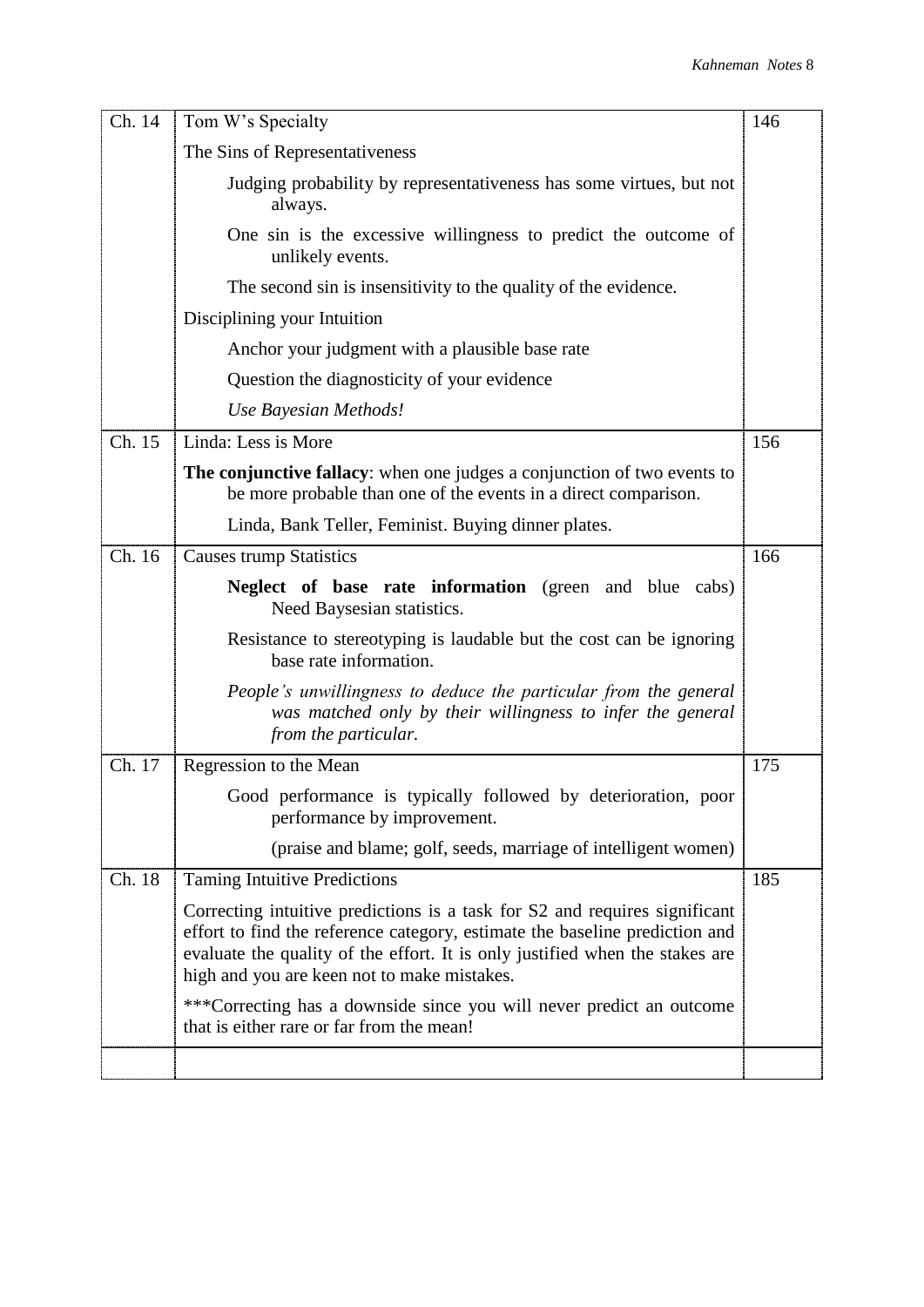|        | <b>Part III Overconfidence</b>                                                                                                                                                                                                  | 199 |
|--------|---------------------------------------------------------------------------------------------------------------------------------------------------------------------------------------------------------------------------------|-----|
| Ch. 19 | The Illusion of Understanding                                                                                                                                                                                                   | 201 |
|        | Story of Google's Success: limited information and a coherent<br>attractive story. "Know "how it succeeded. WYSIATI and the<br>narrative fallacy.                                                                               |     |
|        | Social Cost of Hindsight. We knew about the financial crash, 9/11                                                                                                                                                               |     |
|        | Recipes for Success. Luck is discounted; hindsight supreme.<br>Regression to the mean.                                                                                                                                          |     |
| Ch.20  | The Illusion of Validity                                                                                                                                                                                                        | 209 |
|        | S1 jumps to conclusions from the evidence (only the evidence to<br>hand counts)                                                                                                                                                 |     |
|        | Leadership training example $-$ no correlation $-$ predictions little<br>better than random guesses; confidence in the methods<br>nevertheless maintained; cognitive illusion                                                   |     |
|        | Stock-Picking skills. Averages worse than chance. The illusion of<br>financial skill.                                                                                                                                           |     |
|        | Cognitive illusions can be more stubborn than optical illusions.<br>Also supported by a professional culture.                                                                                                                   |     |
|        | Illusion of pundits. No better than chance $-$ the world is difficult.                                                                                                                                                          |     |
| Ch.21  | Intuitions versus Formulae                                                                                                                                                                                                      | 222 |
|        | Formulae to predict:                                                                                                                                                                                                            |     |
|        | likely student performance, longevity of cancer patients,<br>length of hospital stays, susceptibility to sudden death<br>syndrome, success of new businesses, recidivism, suitability<br>of foster parents and so on and so on! |     |
|        | Experts are inferior to algorithms! Experts try to be clever, think<br>outside<br>the<br>box,<br>consider complexity.<br><b>Humans</b><br>are<br>incorrigibly inconsistent in judging complex information.                      |     |
|        | Inconsistency probably due to the extreme context dependency of<br>S1. When predictability is poor, inconsistency is destructive.                                                                                               |     |
|        | Leave decisions to formulae! (Evaluating new wine; experts can<br>taste it!) certainly when hiring people. <i>Checklists help?</i>                                                                                              |     |
| Ch.22  | Expert Intuition: When can trust it?                                                                                                                                                                                            | 233 |
|        | Intuition is recognition (senior firefighters)                                                                                                                                                                                  |     |
|        | Learning intuition: emotional learning can be very quick, but<br>"expertise" is much slower.                                                                                                                                    |     |
|        | When do judgements reflect true expertise                                                                                                                                                                                       |     |
|        | The environment is sufficiently regular to be predicatable.<br>Thus not in a "low-validity" environment.                                                                                                                        |     |
|        | There is an opportunity to learn the regularities through<br>prolonged practice.                                                                                                                                                |     |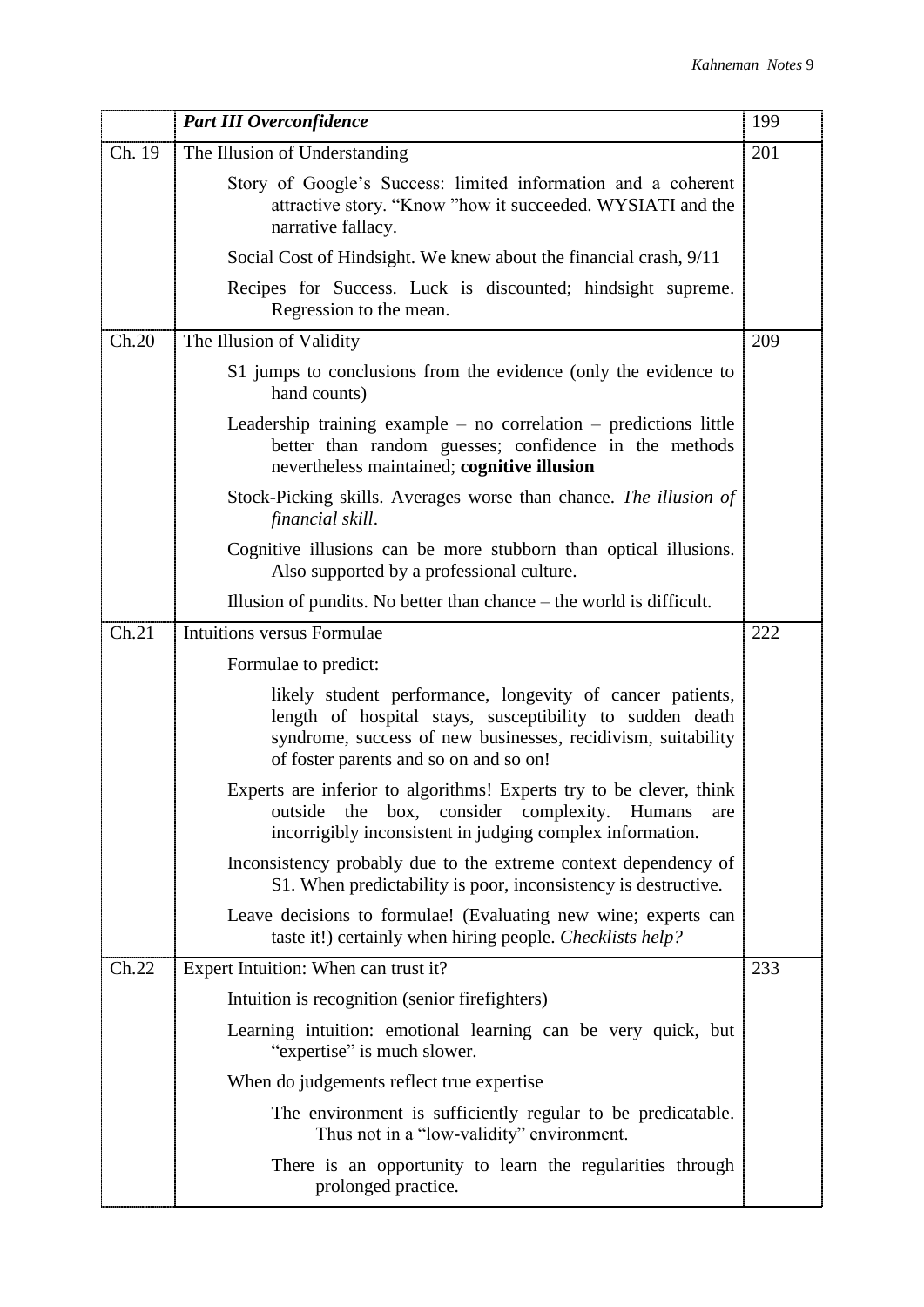| Feedback and Practice.<br>Contrast learning to drive (fast clear feedback) and learning to pilot<br>an ocean liner (slow feedback). Anaesthetists (fast feedback)<br>with other medical specialists<br>Expertise is not a single skill; it is a collection of smaller skills.<br>The Outside View<br>Ch.23<br>245<br>Example of a team producing a text book. Early forecasts of two<br>years – actual eight years; most similar projects failed!<br>The Planning and Sunk Cost Fallacies<br>Forecasts that are<br>Unrealistically close to best-case scenarios<br>Could be improved by consulting the statistics of similar<br>cases (the outside view)<br>Scottish Parliament Building, rail projects world wide, re-<br>modelling kitchens.<br>Mitigating the Planning Fallacy<br>Identify a reference class<br>Obtain the statistics of the reference class<br>Use the information to adjust the baseline statistics<br>A budget reserve is to a contractor as red meat is to a lion; they<br>will devour it.<br>The Engine of Capitalism<br>Ch.24<br>255<br><b>The Optimistic Bias</b><br>The OB plays a significant role in whether people or organisations<br>take risks. Often optimists underestimate the risks they are<br>taking<br><b>Entrepreneurial Delusions</b><br>CEO Hubris; drop in value of takeover firms<br>Small business survival, evaluation of inventors. How should<br>governments support small businesses which are more than<br>likely to fail?<br>Competition neglect (are you a good (an average) driver?) Hubris,<br>WYSIATI.<br>Overconfidence – we need confident people to run things!<br>A partial corporate remedy $-$ the <i>Premortem</i> . | Cannot blame experts for failing to predict in an unpredictable<br>world; fair to blame them for believing they can succeed in an<br>impossible task. |  |
|-------------------------------------------------------------------------------------------------------------------------------------------------------------------------------------------------------------------------------------------------------------------------------------------------------------------------------------------------------------------------------------------------------------------------------------------------------------------------------------------------------------------------------------------------------------------------------------------------------------------------------------------------------------------------------------------------------------------------------------------------------------------------------------------------------------------------------------------------------------------------------------------------------------------------------------------------------------------------------------------------------------------------------------------------------------------------------------------------------------------------------------------------------------------------------------------------------------------------------------------------------------------------------------------------------------------------------------------------------------------------------------------------------------------------------------------------------------------------------------------------------------------------------------------------------------------------------------------------------------------------------------------------------------------------------------|-------------------------------------------------------------------------------------------------------------------------------------------------------|--|
|                                                                                                                                                                                                                                                                                                                                                                                                                                                                                                                                                                                                                                                                                                                                                                                                                                                                                                                                                                                                                                                                                                                                                                                                                                                                                                                                                                                                                                                                                                                                                                                                                                                                                     |                                                                                                                                                       |  |
|                                                                                                                                                                                                                                                                                                                                                                                                                                                                                                                                                                                                                                                                                                                                                                                                                                                                                                                                                                                                                                                                                                                                                                                                                                                                                                                                                                                                                                                                                                                                                                                                                                                                                     |                                                                                                                                                       |  |
|                                                                                                                                                                                                                                                                                                                                                                                                                                                                                                                                                                                                                                                                                                                                                                                                                                                                                                                                                                                                                                                                                                                                                                                                                                                                                                                                                                                                                                                                                                                                                                                                                                                                                     |                                                                                                                                                       |  |
|                                                                                                                                                                                                                                                                                                                                                                                                                                                                                                                                                                                                                                                                                                                                                                                                                                                                                                                                                                                                                                                                                                                                                                                                                                                                                                                                                                                                                                                                                                                                                                                                                                                                                     |                                                                                                                                                       |  |
|                                                                                                                                                                                                                                                                                                                                                                                                                                                                                                                                                                                                                                                                                                                                                                                                                                                                                                                                                                                                                                                                                                                                                                                                                                                                                                                                                                                                                                                                                                                                                                                                                                                                                     |                                                                                                                                                       |  |
|                                                                                                                                                                                                                                                                                                                                                                                                                                                                                                                                                                                                                                                                                                                                                                                                                                                                                                                                                                                                                                                                                                                                                                                                                                                                                                                                                                                                                                                                                                                                                                                                                                                                                     |                                                                                                                                                       |  |
|                                                                                                                                                                                                                                                                                                                                                                                                                                                                                                                                                                                                                                                                                                                                                                                                                                                                                                                                                                                                                                                                                                                                                                                                                                                                                                                                                                                                                                                                                                                                                                                                                                                                                     |                                                                                                                                                       |  |
|                                                                                                                                                                                                                                                                                                                                                                                                                                                                                                                                                                                                                                                                                                                                                                                                                                                                                                                                                                                                                                                                                                                                                                                                                                                                                                                                                                                                                                                                                                                                                                                                                                                                                     |                                                                                                                                                       |  |
|                                                                                                                                                                                                                                                                                                                                                                                                                                                                                                                                                                                                                                                                                                                                                                                                                                                                                                                                                                                                                                                                                                                                                                                                                                                                                                                                                                                                                                                                                                                                                                                                                                                                                     |                                                                                                                                                       |  |
|                                                                                                                                                                                                                                                                                                                                                                                                                                                                                                                                                                                                                                                                                                                                                                                                                                                                                                                                                                                                                                                                                                                                                                                                                                                                                                                                                                                                                                                                                                                                                                                                                                                                                     |                                                                                                                                                       |  |
|                                                                                                                                                                                                                                                                                                                                                                                                                                                                                                                                                                                                                                                                                                                                                                                                                                                                                                                                                                                                                                                                                                                                                                                                                                                                                                                                                                                                                                                                                                                                                                                                                                                                                     |                                                                                                                                                       |  |
|                                                                                                                                                                                                                                                                                                                                                                                                                                                                                                                                                                                                                                                                                                                                                                                                                                                                                                                                                                                                                                                                                                                                                                                                                                                                                                                                                                                                                                                                                                                                                                                                                                                                                     |                                                                                                                                                       |  |
|                                                                                                                                                                                                                                                                                                                                                                                                                                                                                                                                                                                                                                                                                                                                                                                                                                                                                                                                                                                                                                                                                                                                                                                                                                                                                                                                                                                                                                                                                                                                                                                                                                                                                     |                                                                                                                                                       |  |
|                                                                                                                                                                                                                                                                                                                                                                                                                                                                                                                                                                                                                                                                                                                                                                                                                                                                                                                                                                                                                                                                                                                                                                                                                                                                                                                                                                                                                                                                                                                                                                                                                                                                                     |                                                                                                                                                       |  |
|                                                                                                                                                                                                                                                                                                                                                                                                                                                                                                                                                                                                                                                                                                                                                                                                                                                                                                                                                                                                                                                                                                                                                                                                                                                                                                                                                                                                                                                                                                                                                                                                                                                                                     |                                                                                                                                                       |  |
|                                                                                                                                                                                                                                                                                                                                                                                                                                                                                                                                                                                                                                                                                                                                                                                                                                                                                                                                                                                                                                                                                                                                                                                                                                                                                                                                                                                                                                                                                                                                                                                                                                                                                     |                                                                                                                                                       |  |
|                                                                                                                                                                                                                                                                                                                                                                                                                                                                                                                                                                                                                                                                                                                                                                                                                                                                                                                                                                                                                                                                                                                                                                                                                                                                                                                                                                                                                                                                                                                                                                                                                                                                                     |                                                                                                                                                       |  |
|                                                                                                                                                                                                                                                                                                                                                                                                                                                                                                                                                                                                                                                                                                                                                                                                                                                                                                                                                                                                                                                                                                                                                                                                                                                                                                                                                                                                                                                                                                                                                                                                                                                                                     |                                                                                                                                                       |  |
|                                                                                                                                                                                                                                                                                                                                                                                                                                                                                                                                                                                                                                                                                                                                                                                                                                                                                                                                                                                                                                                                                                                                                                                                                                                                                                                                                                                                                                                                                                                                                                                                                                                                                     |                                                                                                                                                       |  |
|                                                                                                                                                                                                                                                                                                                                                                                                                                                                                                                                                                                                                                                                                                                                                                                                                                                                                                                                                                                                                                                                                                                                                                                                                                                                                                                                                                                                                                                                                                                                                                                                                                                                                     |                                                                                                                                                       |  |
|                                                                                                                                                                                                                                                                                                                                                                                                                                                                                                                                                                                                                                                                                                                                                                                                                                                                                                                                                                                                                                                                                                                                                                                                                                                                                                                                                                                                                                                                                                                                                                                                                                                                                     |                                                                                                                                                       |  |
|                                                                                                                                                                                                                                                                                                                                                                                                                                                                                                                                                                                                                                                                                                                                                                                                                                                                                                                                                                                                                                                                                                                                                                                                                                                                                                                                                                                                                                                                                                                                                                                                                                                                                     |                                                                                                                                                       |  |
|                                                                                                                                                                                                                                                                                                                                                                                                                                                                                                                                                                                                                                                                                                                                                                                                                                                                                                                                                                                                                                                                                                                                                                                                                                                                                                                                                                                                                                                                                                                                                                                                                                                                                     |                                                                                                                                                       |  |
|                                                                                                                                                                                                                                                                                                                                                                                                                                                                                                                                                                                                                                                                                                                                                                                                                                                                                                                                                                                                                                                                                                                                                                                                                                                                                                                                                                                                                                                                                                                                                                                                                                                                                     |                                                                                                                                                       |  |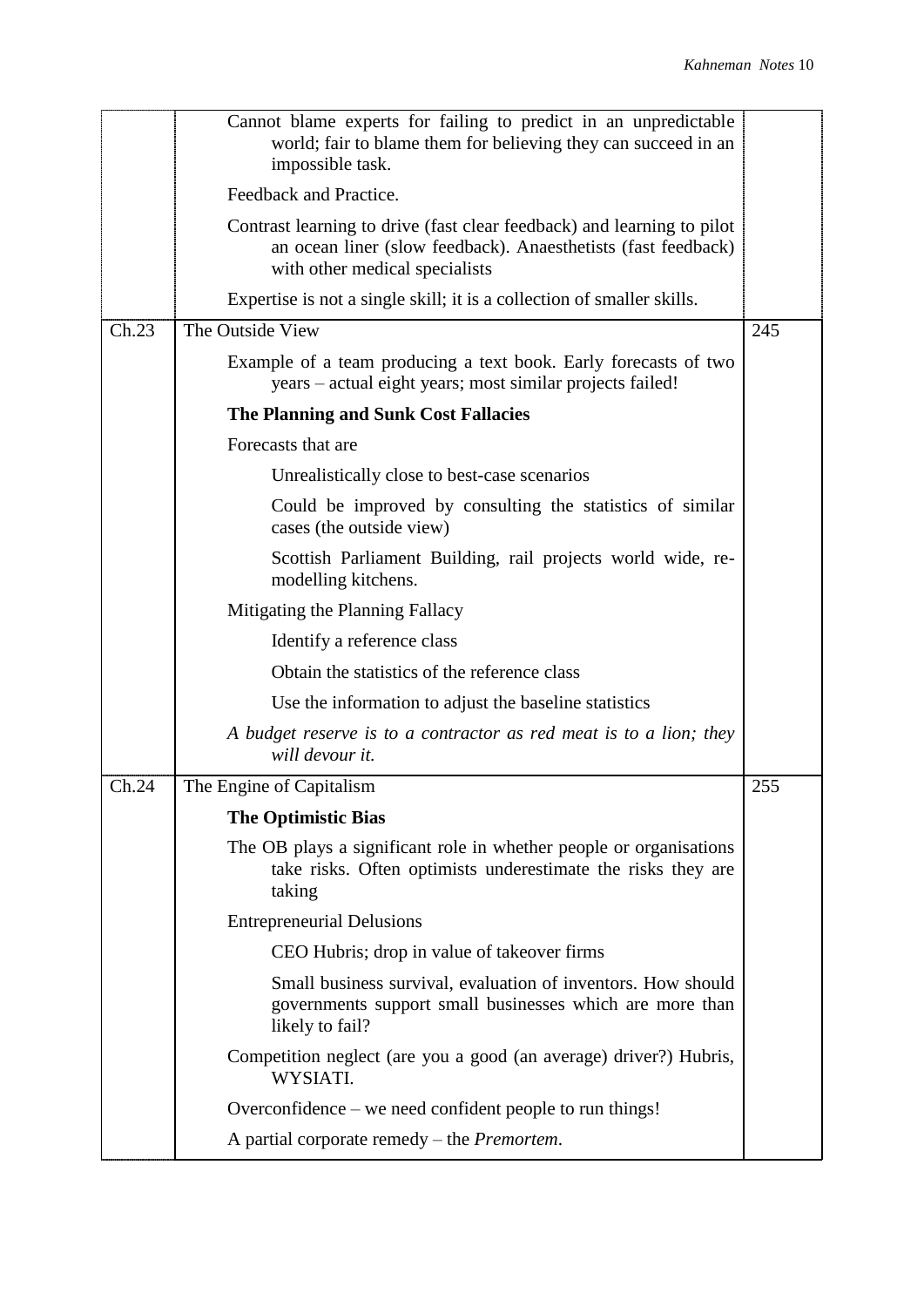|        | <b>Part IV Choices</b>                                                                                                                                                                                        | 269 |
|--------|---------------------------------------------------------------------------------------------------------------------------------------------------------------------------------------------------------------|-----|
| Ch. 25 | Bernoulli's Errors                                                                                                                                                                                            |     |
|        | The Agent of economic theory is rational, selfish and his tastes do<br>not change.                                                                                                                            |     |
|        | Aversion to Risk. Choices are made on the <i>utility</i> of the outcome<br>not the dollar amount                                                                                                              |     |
|        | Seriously flawed: £10M to £1M and £100K to £1M. The outcome<br>is the same but the feelings are quite different.                                                                                              |     |
|        | Bernoulli's theory lacks a reference point. Explains risk aversion<br>going up, but not risk taking going down.                                                                                               |     |
|        | Theory-induced blindness                                                                                                                                                                                      |     |
| Ch. 26 | <b>Prospect Theory</b>                                                                                                                                                                                        | 278 |
|        | Evaluation of financial outcomes. Three cognitive features                                                                                                                                                    |     |
|        | 1. Evaluation is relative to a neutral reference point (the adaption<br>level)                                                                                                                                |     |
|        | 2. A principle of diminishing sensitivity applies to both sensory<br>dimensions and to evaluation of wealth.                                                                                                  |     |
|        | <b>3.</b> Loss aversion (risk aversion and risk seeking)                                                                                                                                                      |     |
|        | Example.                                                                                                                                                                                                      |     |
|        | Given £1000; choose between a 50% chance to win £1000 or<br>to get £500 for sure.                                                                                                                             |     |
|        | Given £2000; choose between a 50% chance to lose £1000 or<br>to lose £500 for sure                                                                                                                            |     |
|        | Decisive counter example to Bernoulli's utility theory (is happiness<br>of a financial outcome determined by the total wealth that you<br>have? $-$ no $-$ it depends on the change in wealth)                |     |
| Ch. 27 | <b>The Endowment Effect</b>                                                                                                                                                                                   | 289 |
|        | Indifference map: contours join points of equal desirability for two<br>goods.                                                                                                                                |     |
|        | <i>Endowment Effect</i> ; reluctance to sell because you own it. (Wine<br>example; \$100 versus \$35 per bottle) Loss aversion                                                                                |     |
|        | No problem with exchanging money, or buying things in a<br>shop, because money and things in a shop are "held for<br>exchange". But for possessed items, selling is a loss and loss<br>aversion plays a part. |     |
|        | Thinking like a trader: Endowment effect is reduced or eliminated.                                                                                                                                            |     |
| Ch. 28 | <b>Bad Events</b>                                                                                                                                                                                             | 300 |
|        | Brain is tuned to bad events. "bad is stronger than the good"                                                                                                                                                 |     |
|        | Marital relations $-$ to survive good interactions must be five times<br>more frequent than bad!                                                                                                              |     |
|        | Status Quo is often the reference point but Goals can be reference                                                                                                                                            |     |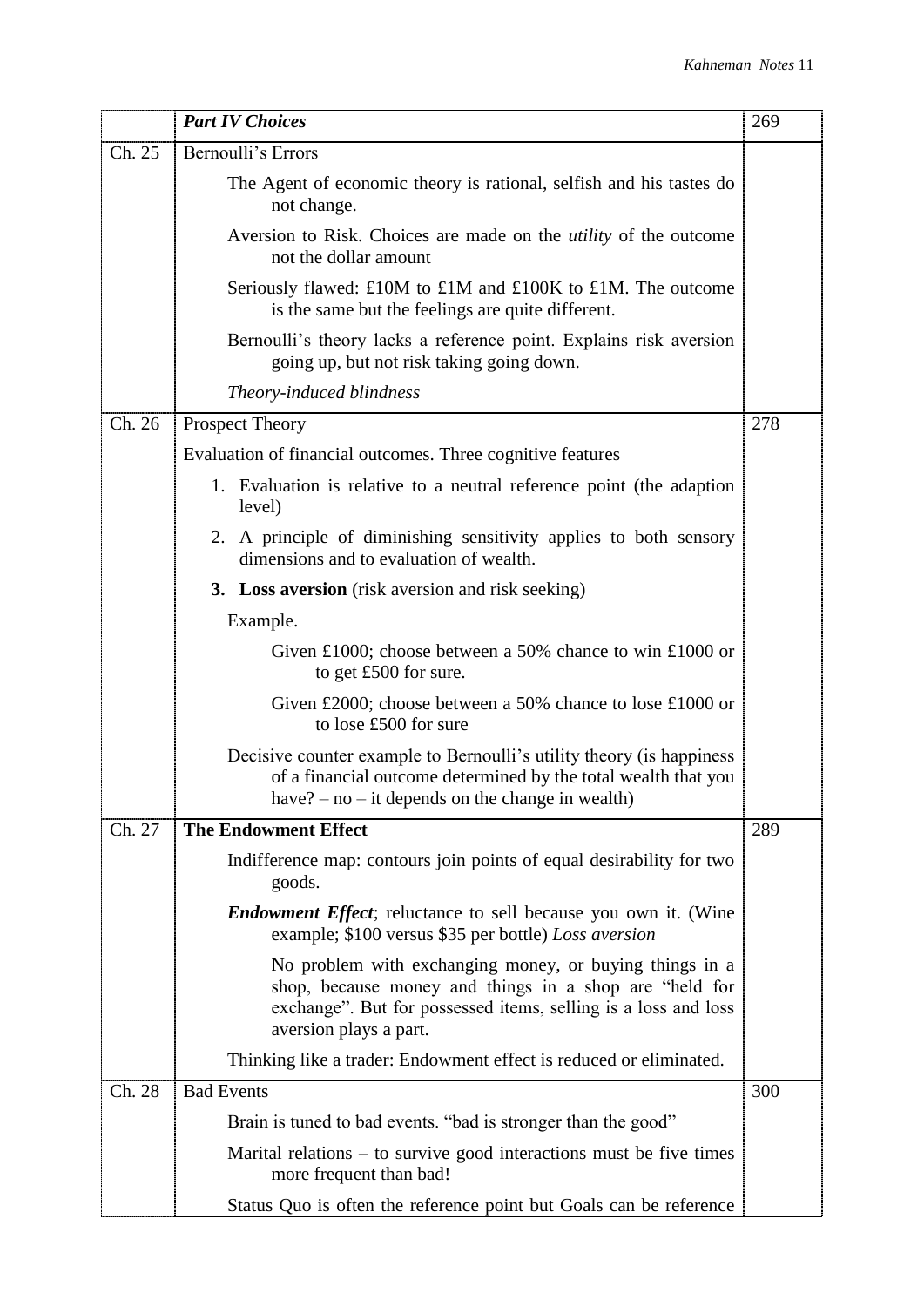|        | points.                                                                                                                                                                                                                                     |                                                                                                                                                    |                                   |     |  |  |
|--------|---------------------------------------------------------------------------------------------------------------------------------------------------------------------------------------------------------------------------------------------|----------------------------------------------------------------------------------------------------------------------------------------------------|-----------------------------------|-----|--|--|
|        | Golf Example: golfers at all levels strive much harder to putt for<br>par (and avoid a bogie) than to putt for a birdie. (Reference<br>point is par)                                                                                        |                                                                                                                                                    |                                   |     |  |  |
|        | New York taxi drivers – wet and dry days. Work just as long on<br>both despite wet days being far more profitable.(Reference<br>point is daily fixed earnings total)                                                                        |                                                                                                                                                    |                                   |     |  |  |
|        | Defending the status quo. Fight harder to prevent losses than<br>achieve gains.                                                                                                                                                             |                                                                                                                                                    |                                   |     |  |  |
|        | Commerce: snow shovel price going up when it snows (regarded as<br>$unfair - ref.$ point is normal price)                                                                                                                                   |                                                                                                                                                    |                                   |     |  |  |
|        |                                                                                                                                                                                                                                             | Employment. Regarded as unfair to reduce salary of present<br>employee when salaries in neighborhood go down. (ok to<br>reduce for a new employee) |                                   |     |  |  |
| Ch. 29 | The Four Fold Pattern                                                                                                                                                                                                                       |                                                                                                                                                    |                                   | 310 |  |  |
|        | Bernoulli's <b>expectation principle</b> (expected outcome is the average of the<br>outcome weighted by the probability) is ok for gambles but not for<br>psychological outcomes. Million dollar example with 5% changes in<br>probability. |                                                                                                                                                    |                                   |     |  |  |
|        | $0 - 5\%$ is emphasised because of the <b>possibility effect</b> . (lottery<br>tickets)                                                                                                                                                     |                                                                                                                                                    |                                   |     |  |  |
|        | 95 -100% is emphasised because of the <b>certainty effect</b> . (low<br>settlements for high probabilities)                                                                                                                                 |                                                                                                                                                    |                                   |     |  |  |
|        | Gains<br>Losses                                                                                                                                                                                                                             |                                                                                                                                                    |                                   |     |  |  |
|        | High probability                                                                                                                                                                                                                            | 95% chance to win \$10,000                                                                                                                         | 95% chance to lose \$10,000       |     |  |  |
|        | Certainty effect                                                                                                                                                                                                                            | Fear of Disappointment                                                                                                                             | Hope to avoid loss                |     |  |  |
|        |                                                                                                                                                                                                                                             | <b>Risk Averse</b>                                                                                                                                 | <b>Risk Seeking</b>               |     |  |  |
|        | Attitude in court                                                                                                                                                                                                                           | Accept unfavourable settlement                                                                                                                     | Reject favourable settlement      |     |  |  |
|        |                                                                                                                                                                                                                                             | Buy costly risk adjustment                                                                                                                         | Gamble to avoid a sure loss       |     |  |  |
|        | Low Probability                                                                                                                                                                                                                             | 5% chance to win \$10,000                                                                                                                          | 5% chance to <i>lose</i> \$10,000 |     |  |  |
|        | Possibility effect                                                                                                                                                                                                                          | Hope of a large gain                                                                                                                               | Fear of a large loss              |     |  |  |
|        |                                                                                                                                                                                                                                             | <b>Risk Seeking</b>                                                                                                                                | <b>Risk Averse</b>                |     |  |  |
|        | Attitude in court                                                                                                                                                                                                                           | Reject favourable settlement                                                                                                                       | Accept unfavourable settlement    |     |  |  |
|        |                                                                                                                                                                                                                                             | Buy lottery tickets                                                                                                                                | Buy insurance                     |     |  |  |
|        | Frivolous litigation: <i>bottom row</i> : plaintiff bold; defendant settles for<br>a modest amount.                                                                                                                                         |                                                                                                                                                    |                                   |     |  |  |
|        | Can be costly for a local authority faced with such litigation from a<br>number of plaintiffs.                                                                                                                                              |                                                                                                                                                    |                                   |     |  |  |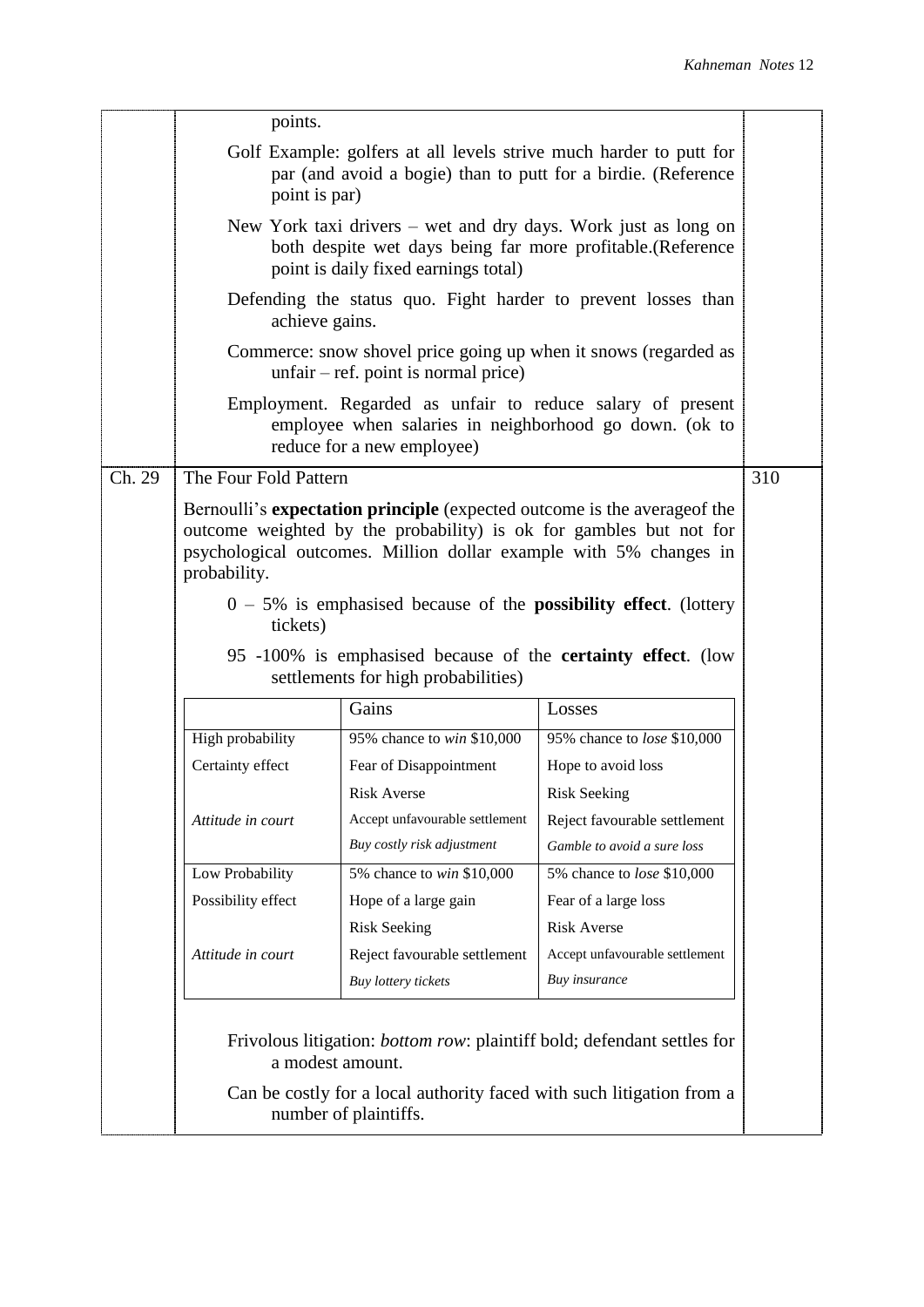| Ch. 30 | <b>Rare Events</b>                                                                                                                                                                                                                                                                                                    | 322   |
|--------|-----------------------------------------------------------------------------------------------------------------------------------------------------------------------------------------------------------------------------------------------------------------------------------------------------------------------|-------|
|        | People overestimate the probabilities of rare events                                                                                                                                                                                                                                                                  |       |
|        | People overweight unlikely events in their decisions<br>problem with statistical risks of disasters?                                                                                                                                                                                                                  |       |
|        | Vivid Outcomes: a rich and vivid representation of the outcome,<br>whether emotional or not, reduces the role of probability in<br>determining the response.                                                                                                                                                          |       |
|        | <b>Vivid Probabilities</b>                                                                                                                                                                                                                                                                                            |       |
|        | Anomalous results in choosing a red ball between urns that<br>contain 1 red ball and 9 white, and 8 red balls and 92 white.                                                                                                                                                                                           |       |
|        | Medical probabilities: vaccination: 0.001% chance of<br>disability, or 1 of 10,000 will be disabled. Denominator<br>neglect.                                                                                                                                                                                          |       |
| Ch. 31 | Risk Policies (Variations in framing)                                                                                                                                                                                                                                                                                 | p.334 |
|        | Logical consistency of human preferences is a hopeless mirage.                                                                                                                                                                                                                                                        |       |
|        | Broad framing is generally superior.                                                                                                                                                                                                                                                                                  |       |
|        | Serious Advice given to those who reject a single highly favourable<br>gamble (essentially impossible to follow!) p. 339                                                                                                                                                                                              |       |
| Ch. 32 | Keeping Score                                                                                                                                                                                                                                                                                                         | 342   |
|        | Main motivators of money seeking are not necessarily economic; money<br>is a proxy for points on a scale of self regard and achievement.                                                                                                                                                                              |       |
|        | Keep mental accounts in our heads of rewards $\&$ punishments,<br>promises and threats. The ultimate currency is often<br>emotional, a form of mental self-dealing which can create<br>conflicts of interest.                                                                                                         |       |
|        | Two fans travelling a distance to see football match: one has<br>bought his ticket, the other got his free from a friend. A<br>blizzard is announced, which fan is more likely to brave the<br>blizzard?                                                                                                              |       |
|        | Same selling two stocks to raise some money- sell the one that has<br>just gone up or that which has just gone down? Massive<br>preference for selling winners, not the one that is likely to do<br>worst in the future $-$ the dispositional effect. An instance of<br>narrow framing (want to gain on every stock). |       |
|        | If you care about your wealth more than your emotions, sell<br>the loser!                                                                                                                                                                                                                                             |       |
|        | Throwing good money after bad because of emotional attachment<br>to a project. (Top right hand of table: risk seeking). Where<br>there are sunk costs, the manager's interests are often not<br>aligned with those of the firm.                                                                                       |       |
|        | The sunk cost fallacy keeps people too long in poor jobs,<br>unhappy marriages and unpromising research projects!                                                                                                                                                                                                     |       |
|        | Regret is an emotion and a self-punishment                                                                                                                                                                                                                                                                            |       |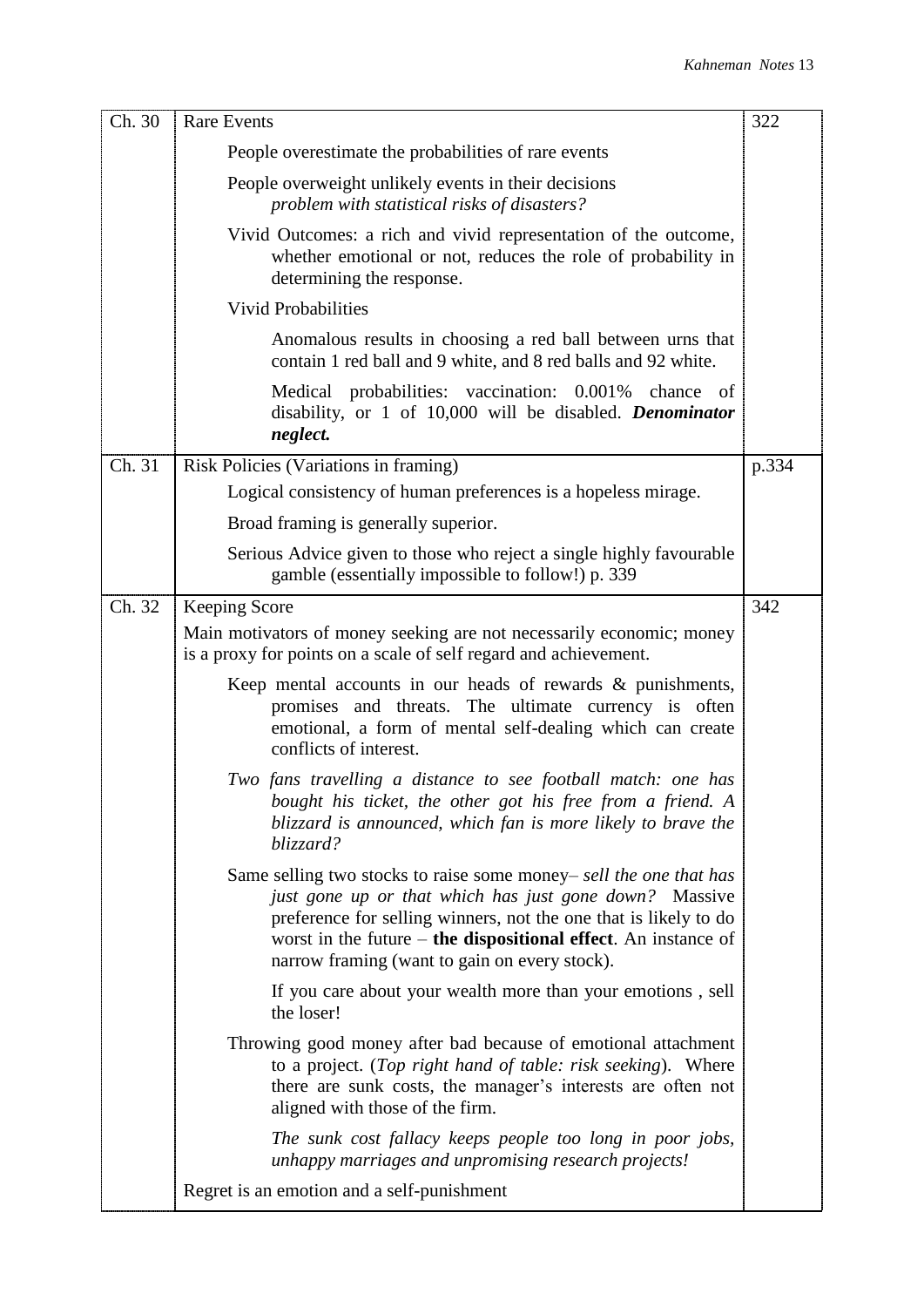|        | Often provoked by comparison of the result to normality. Departure<br>from the default produces regret. Affect sports coaches and<br>doctors administering experimental treatments.            |     |
|--------|------------------------------------------------------------------------------------------------------------------------------------------------------------------------------------------------|-----|
|        | Hazardous insecticides and children. The <b>taboo tradeoff</b> is not an<br>efficient way to use a health budget.                                                                              |     |
|        | Problem with the <i>precautionary principle</i> which can paralyse<br>action. (hardly any aspect of modern life would have passed<br>barriers based on the principle). Intense loss aversion.  |     |
|        | The dilemma between intensely loss averse moral attitudes and<br>efficient risk management does not have a simple and<br>compelling solution.                                                  |     |
|        | One precaution to inoculate against regret is to be explicit about the<br>potential for regret in any decision. Regret and hindsight bias<br>will occur together so try to preclude hindsight. |     |
|        | People generally anticipate more regret than they actually<br>feel!                                                                                                                            |     |
| Ch. 33 | Reversals                                                                                                                                                                                      | 353 |
|        | Compensation for victims of crime.                                                                                                                                                             |     |
|        | i - Victim shot in store he visits regularly.                                                                                                                                                  |     |
|        | ii - Victim shot in another store                                                                                                                                                              |     |
|        | Overall agreed: compensation should be same in both cases.                                                                                                                                     |     |
|        | However when considered separately, (ii) rates most<br>compensation. Poignancy effect is disregarded in overall<br>evaluation but enters when looking at a particular case.                    |     |
|        | Two bets at Roulette:                                                                                                                                                                          |     |
|        | A. 11/36 to win \$160; 25/36 to lose \$15                                                                                                                                                      |     |
|        | B. 35/36 to win \$40; 1/36 to lose \$10.                                                                                                                                                       |     |
|        | B (the safer) is most popular.                                                                                                                                                                 |     |
|        | However how much would you sell each bet for individually?                                                                                                                                     |     |
|        | A is generally higher (anchored on a higher number). This is<br>a preference reversal.                                                                                                         |     |
|        | Categories and Norms.                                                                                                                                                                          |     |
|        | John age 6 is 5' tall; Jim (16) is 5'1".                                                                                                                                                       |     |
|        | Separately (single evaluation) John is very tall; different<br>norms)                                                                                                                          |     |
|        | Together – who is taller – no ambiguity; changed norm                                                                                                                                          |     |
|        | Appeals for support                                                                                                                                                                            |     |
|        | Threatened dolphins versus medical checkups for farm<br>workers. Dolphins single; farm workers joint evaluation                                                                                |     |
|        | Dictionary                                                                                                                                                                                     |     |
|        |                                                                                                                                                                                                |     |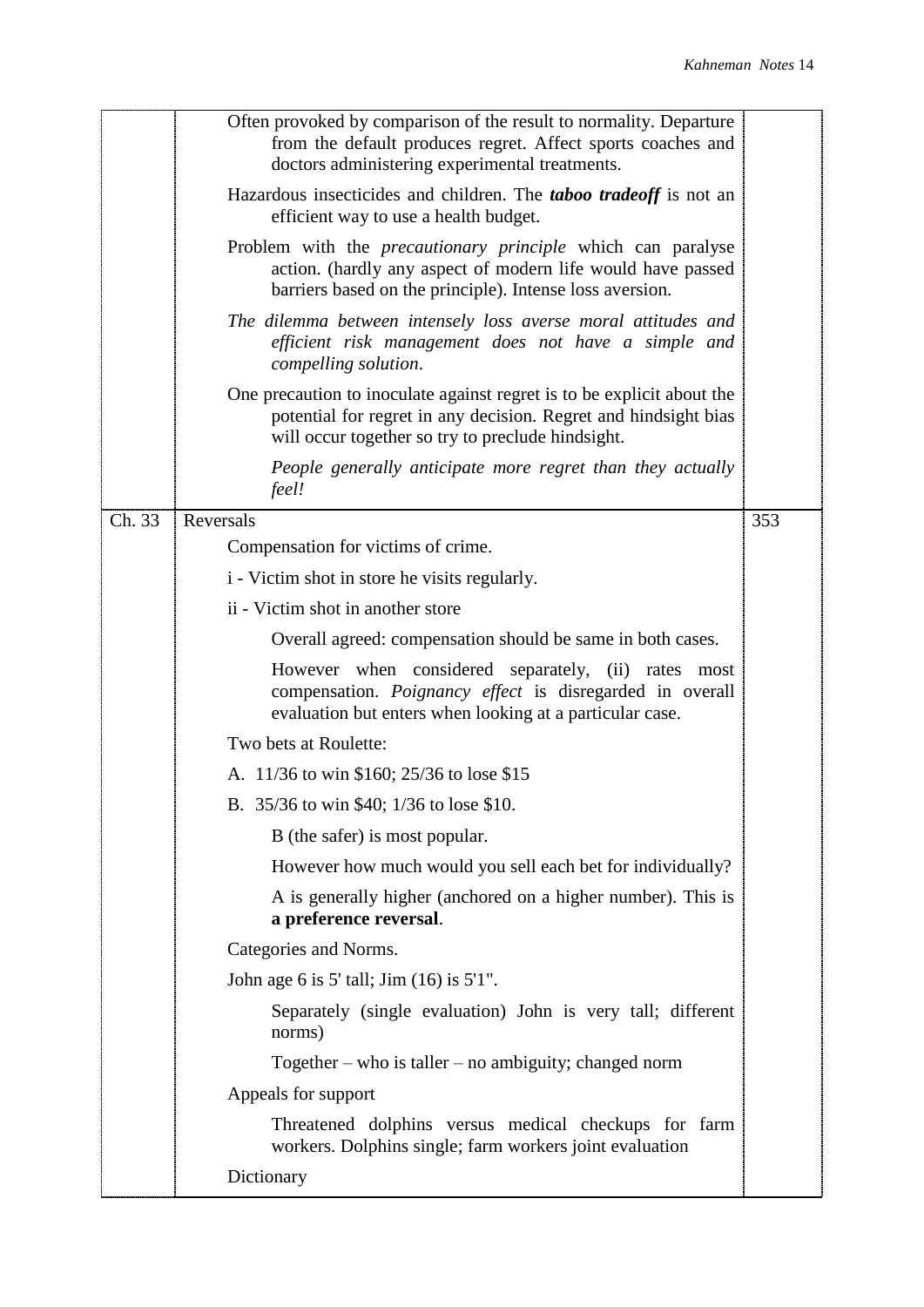|        | A: 10,000 entries, like new; B:20,000, cover torn.                                                                                                                                                                                                                             |     |
|--------|--------------------------------------------------------------------------------------------------------------------------------------------------------------------------------------------------------------------------------------------------------------------------------|-----|
|        | Single evaluation; A valued more highly; joint: B.                                                                                                                                                                                                                             |     |
|        |                                                                                                                                                                                                                                                                                |     |
|        | <b>Unjust Reversals</b>                                                                                                                                                                                                                                                        |     |
|        | Case 1: Child with burns wearing un protected pyjamas                                                                                                                                                                                                                          |     |
|        | Case 2: Bank 1 caused another bank a loss of \$10 million.                                                                                                                                                                                                                     |     |
|        | Single evaluations: highest to the bank; joint highest to the<br>child                                                                                                                                                                                                         |     |
|        | Incoherence in legal judgments. Single evaluations tend to be<br>higher $(S1)$ than comparative judgments $(S2)$                                                                                                                                                               |     |
|        | Amounts awarded for damages by various government<br>agencies: consistent within an agency but inconsistent<br>agencies (worker safety: \$7000; Wild Bird<br>between<br>Conservation: \$25000)                                                                                 |     |
| Ch. 34 | Frames and Reality                                                                                                                                                                                                                                                             | 363 |
|        | <b>Emotional Framing</b>                                                                                                                                                                                                                                                       |     |
|        | A gamble for a 10% chance to win \$95; 90% to lose \$5.<br>a.                                                                                                                                                                                                                  |     |
|        | b. \$5 for a lottery ticket that offers a 10% chance to win \$100 and<br>90% chance to win nothing.                                                                                                                                                                            |     |
|        | Choice b is much more popular since it offers a <i>cost</i> rather<br>than a loss. Costs are NOT losses                                                                                                                                                                        |     |
|        | Petrol stations want to charge more for credit cards than cash.<br>Credit industry wanted the differential to be made illegal but<br>the fallback was that there would be a "discount" for cash.<br>People would be more willing to forego a discount than pay a<br>surcharge. |     |
|        | Wheel of chance: offered £50, offer was either <i>keep</i> £20 – or <i>lose</i><br>£30. Subjects all choose the "keep" frame, although two are<br>identical.                                                                                                                   |     |
|        | Mortality. Offered:                                                                                                                                                                                                                                                            |     |
|        | a treatment with a one month survival rate of 90%                                                                                                                                                                                                                              |     |
|        | a treatment where there is a 10% mortality in the first month.                                                                                                                                                                                                                 |     |
|        | Former preferred although there is no difference.                                                                                                                                                                                                                              |     |
|        | S1 (even in physicians) is susceptible to emotional words.                                                                                                                                                                                                                     |     |
|        | <b>Empty Intuitions</b>                                                                                                                                                                                                                                                        |     |
|        | Asian Disease problem; people prefer certainty over a gamble                                                                                                                                                                                                                   |     |
|        | Child exemptions from tax; prefer same exemption for rich<br>and poor; but problem if childless poor pay as large a<br>surcharge as rich. Problems in consistency.                                                                                                             |     |
|        | Good frames                                                                                                                                                                                                                                                                    |     |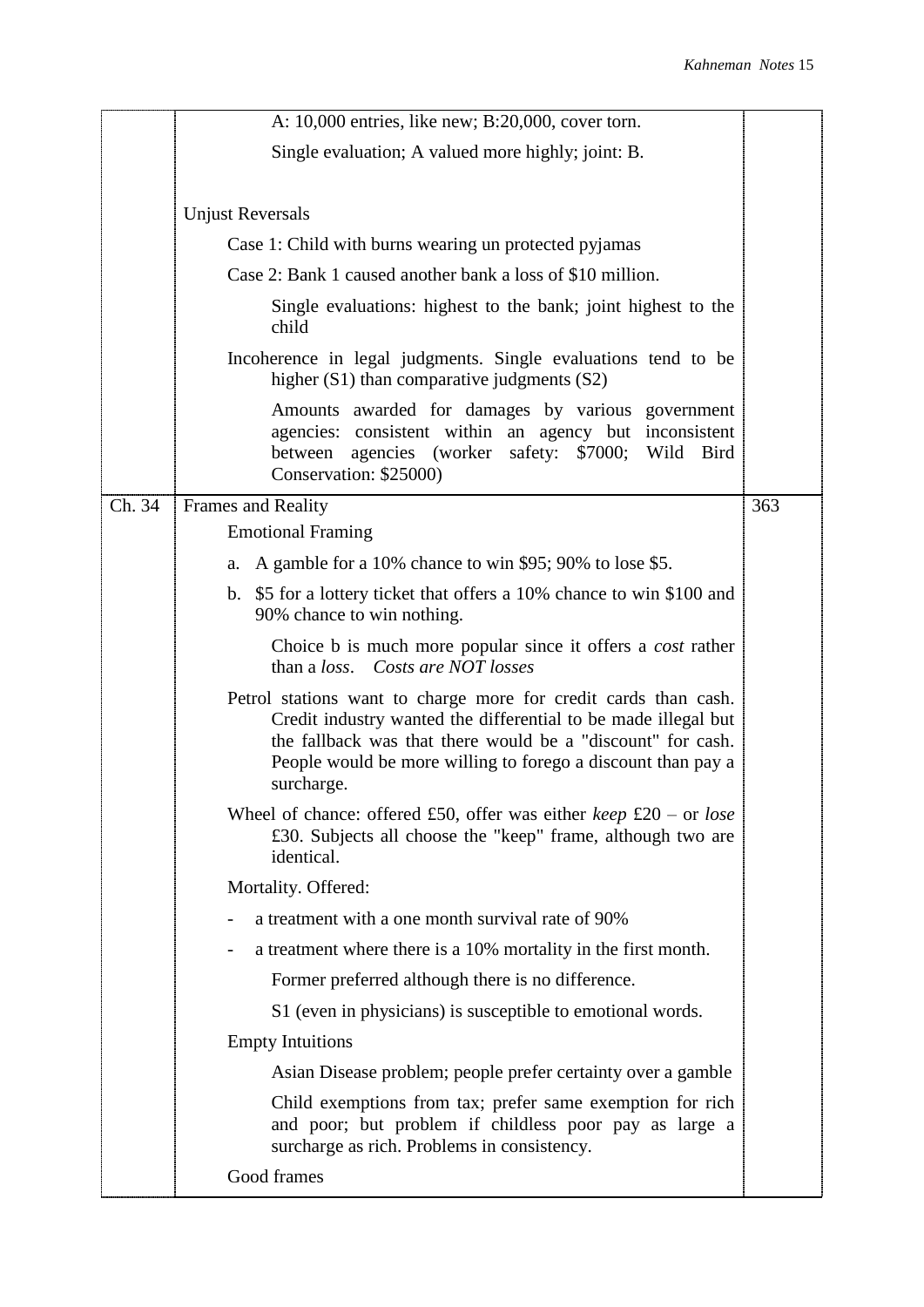|        | Loss of theatre tickets -will you buy more? Frame is theatre.                                                                               |     |
|--------|---------------------------------------------------------------------------------------------------------------------------------------------|-----|
|        | Loss of wallet to pay for tickets; will you buy tickets with a<br>card? Frame is wealth.                                                    |     |
|        | Second is a better frame – sunk costs should be ignored,<br>history is irrelevant.                                                          |     |
|        | Miles per gallon example leads to problems. Gallons per mile<br>is a better guide.                                                          |     |
|        | Default option for organ donation, shows frames can have a<br>large effect.                                                                 |     |
|        | <b>Part V Two Selves</b>                                                                                                                    | 377 |
| Ch. 35 | The Two Selves                                                                                                                              | 379 |
|        | Utility or decision utility. Economists terms for rules of rationality<br>which will govern choice.                                         |     |
|        | <i>Experienced utility:</i> painful injections                                                                                              |     |
|        | The Experiencing self and the Remembering self.                                                                                             |     |
|        | Pain examples, injections,:                                                                                                                 |     |
|        | Peak-end Rule. Retrospective rating was well predicted by average<br>level of pain at the worst moment of the experience and at its<br>end. |     |
|        | Duration Neglect. Duration of procedure had no effect on the<br>ratings of the pain.                                                        |     |
|        | Experience of music "ruined" by scratch at the end of a record.                                                                             |     |
|        | Hot and cold water bowls: preferred longer episode with slight<br>amelioration in the extended time. (more is less effect)                  |     |
|        | Preferences do not reflect our interests – tastes and decisions are<br>based on memories (S1) and memory can be wrong.                      |     |
| Ch. 36 | Life as a Story                                                                                                                             | 386 |
|        | La Traviata: will he get to Violetta before she dies? This is a story<br>for which we desire a happy end.                                   |     |
|        | Caring for people often is a concern for the quality of their stories,<br>not their feelings.                                               |     |
|        | Examples of the peak end rule and duration neglect.                                                                                         |     |
|        | I am my remembering self; my experiencing self which does the living is<br>a stranger to me.                                                |     |
| Ch. 37 | <b>Experienced Well-Being</b>                                                                                                               | 391 |
|        | Experienced well-being and life satisfaction are not alternative<br>terms, they are different effects.                                      |     |
| Ch. 38 | Thinking about Life                                                                                                                         | 398 |
|        | Graph showing satisfaction around the time that people get married.<br>Falls off with time because people are thinking less about           |     |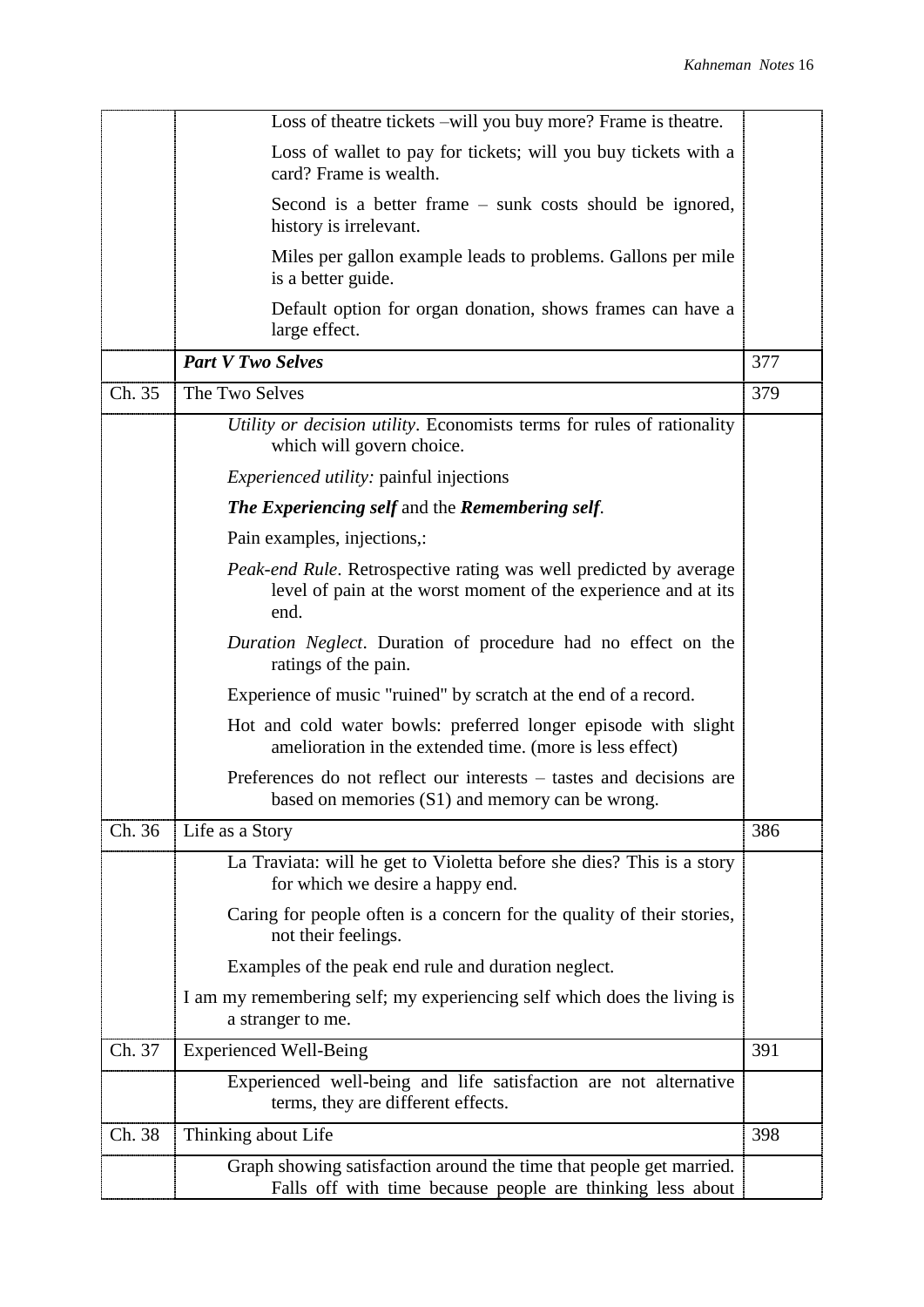|        | their marriage                                                                                                                                                  |     |
|--------|-----------------------------------------------------------------------------------------------------------------------------------------------------------------|-----|
|        | Both experienced happiness and life satisfaction are largely<br>determined by the genetics of temperament.                                                      |     |
|        | The focussing illusion: Nothing in life is as important as you think<br>when you are thinking about it.                                                         |     |
|        | Californians and non-Californians and climate.                                                                                                                  |     |
|        | Conclusions                                                                                                                                                     | 408 |
|        | <i>Sections:</i> Two Selves, Econs and Humans, Two Systems                                                                                                      |     |
| App A  | Judgement under Uncertainty: Heuristics and Biases                                                                                                              | 419 |
|        | An article providing a summary of parts of the book.                                                                                                            |     |
|        | Representativeness, Availability, Adjustment<br><i>Sections:</i><br>and<br>Anchoring, Discussion, Summary                                                       |     |
| App. B | Choices, Values and Frames                                                                                                                                      | 433 |
|        | An article providing a summary of parts of the book                                                                                                             |     |
|        | Sections: Risky Choice, Framing of Outcomes, Psychophysics of<br>Chances, Formulation Effects, Transactions and Trades,<br>Losses and Costs, Concluding Remarks |     |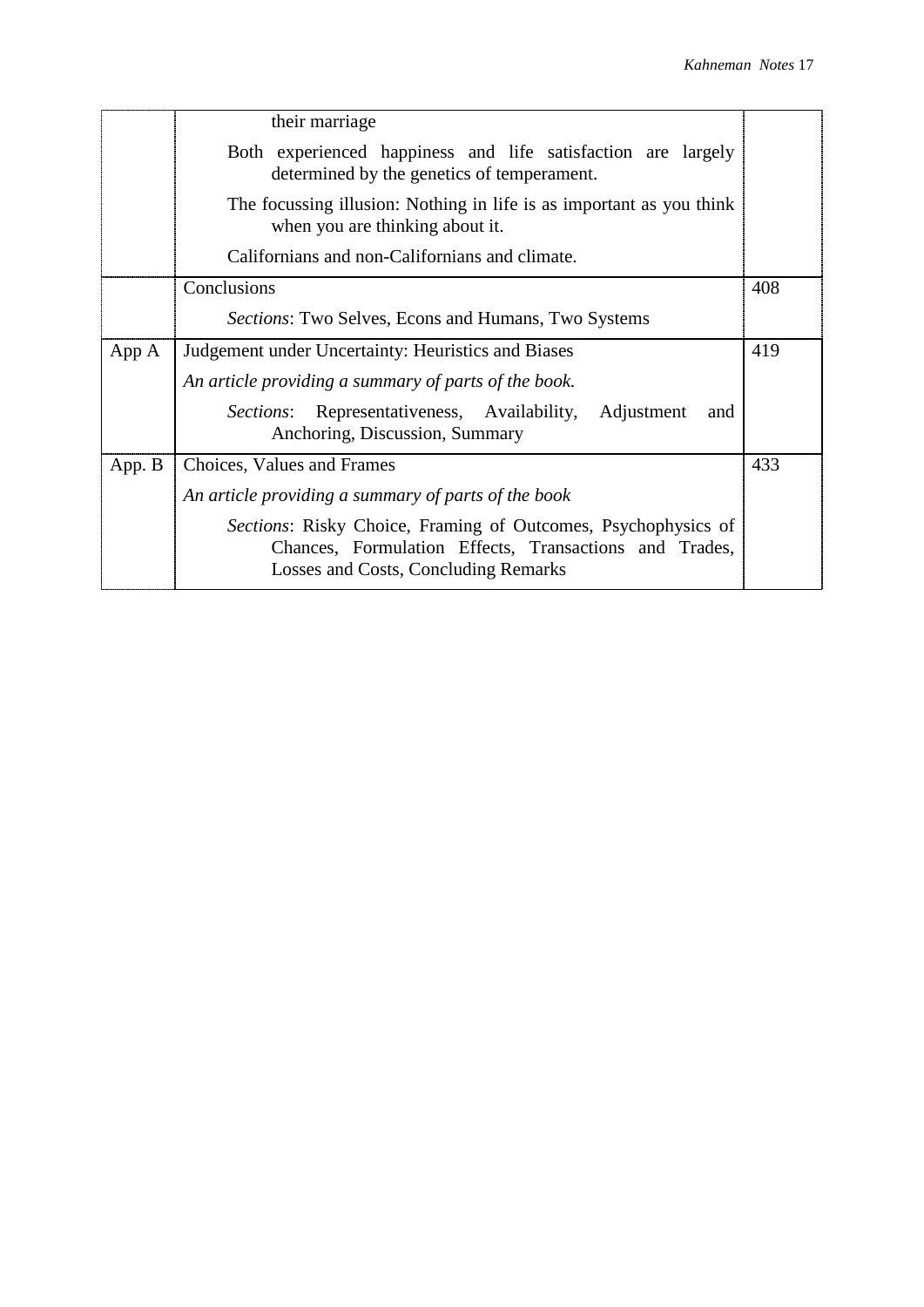|             | Some early comments by PB                                                                   |  |
|-------------|---------------------------------------------------------------------------------------------|--|
|             | These were a few thoughts on the first chapters $-1$ then gave up trying to<br>add to them. |  |
| a.          | What Kahneman has demonstrated is that System 1 has a variety of biases,                    |  |
|             | most of which are inherent and which will systematically affect S1's                        |  |
|             | responses, if not recognised and corrected by S2                                            |  |
|             |                                                                                             |  |
|             | It is the recognition of these biases, and the realisation that they influence              |  |
|             | all decisions, particularly in money matters, that gained Kahneman the                      |  |
|             | Nobel prize for Economics.                                                                  |  |
|             |                                                                                             |  |
| b.          | Jounalists have seized on his work to claim that people are not "rational".                 |  |
|             | However, much of Economic theory deals with the "economically rational                      |  |
|             | man". What Kahneman has apparently shown that this being is a                               |  |
|             | convenient but misleading fiction. People are in fact rational, but subject to              |  |
|             | biases.                                                                                     |  |
|             |                                                                                             |  |
| $\mathbf c$ | S1 seems to be an extension of normal physical accomplishments.                             |  |
|             | Balance, walking, reacting to threats.                                                      |  |
|             | No time to consider; must respond and act immediately.                                      |  |
| d           | Interaction between the S1 and S2.                                                          |  |
|             | Learning and acquiring skills. Riding a bicycle, learning to ski, learning a                |  |
|             | second language at a later age.                                                             |  |
|             | Studying creates the memory and skill within S1 so that the responses to                    |  |
|             | simpler tasks are apparently automatic.                                                     |  |
|             |                                                                                             |  |
| e           | Aging seems to slow down S1 so that some things are no longer automatic.                    |  |
|             |                                                                                             |  |
|             |                                                                                             |  |